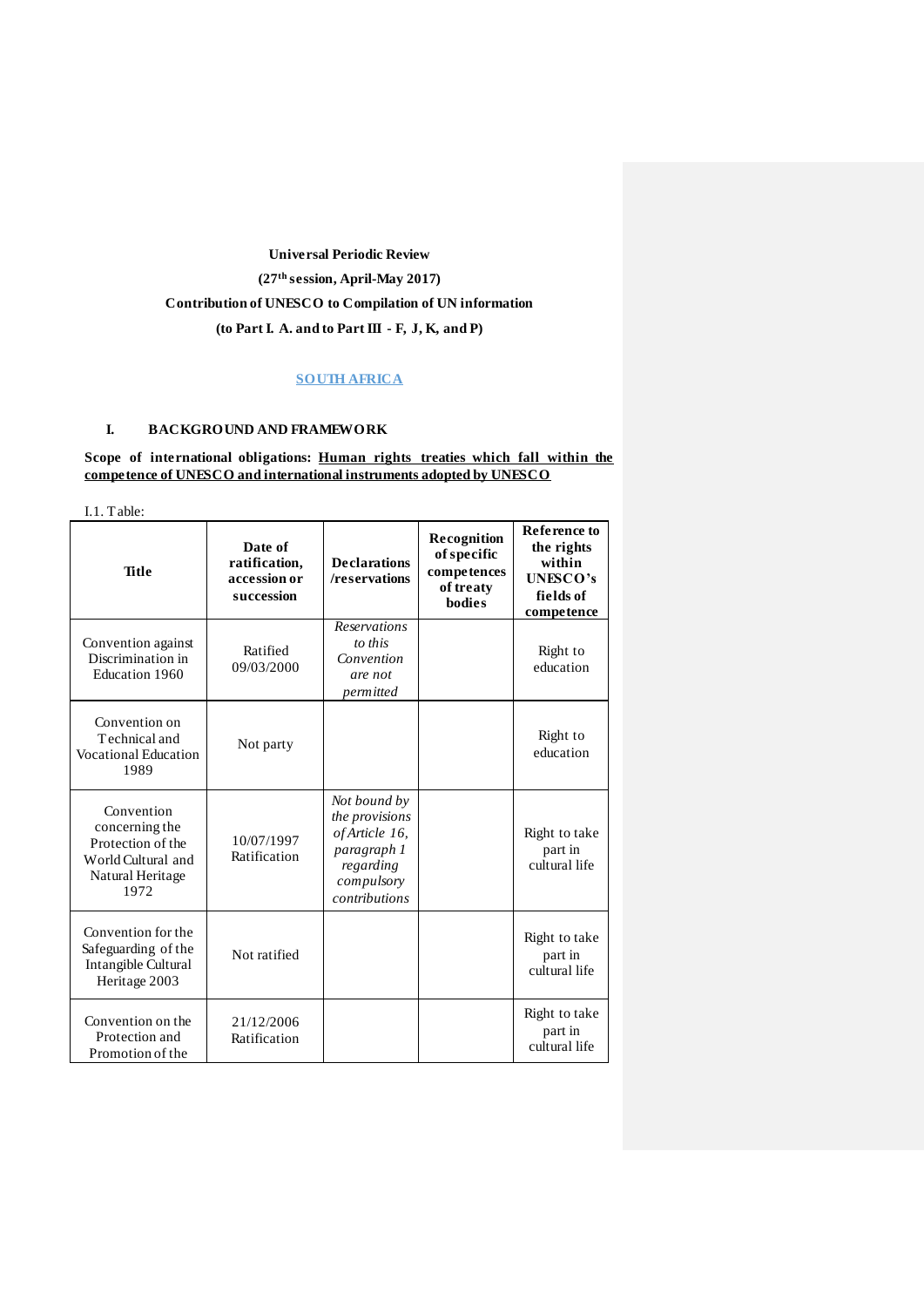| Diversity of Cultural |  |  |
|-----------------------|--|--|
| Expressions 2005      |  |  |
|                       |  |  |

## **II. Input to Part III. Implementation of international human rights obligations, taking into account applicable international humanitarian law to items F, J, K, and P**

#### **Right to education**

## **1. NORMATIVE FRAMEWORK**

## **1.1. Constitutional Framework**

- **1. The Constitution of 1996**<sup>1</sup> states that "everyone has the right to basic education, including adult basic education, and to further education, which the state, through reasonable measures, must make progressively available and accessible."<sup>2</sup>
- **2. Article 29** further asserts that "everyone has the right to receive education in the official language or languages of their choice in public educational institutions where that education is reasonably practicable"3and that "Everyone has the right to establish and maintain, at their own expense independent educational institutions that do not discriminate on the basis of race, are registered with the state and maintain standards that are not inferior to standards at comparable public educational institutions."<sup>4</sup>

**3. Article 6** provides that the official languages are Sepedi, Sesotho, Setswana, siSwati, Tshivenda, Xitsonga, Afrikaans, English, isiNdebele, isiXhosa and isiZulu.

## **1.2. Legislative Framework**

- **4. The National Education Policy Act (NEPA), 1996** (Act 27 of 1996), brought into law the policies and legislative and monitoring responsibilities of the Minister of Education, as well as the formal relations between national and provincial authorities. It laid the foundation for the establishment of the Council of Education Ministers, as well as the Heads of Education Departments Committee (HEDCOM), as intergovernmental forums that would collaborate in the development of a new education system. NEPA therefore provided for the formulation of national policy in general, and Further Education and Training policies for curriculum, assessment, language and quality assurance.<sup>5</sup>
- **5. The South African Schools Act (SASA), 1996** (Act 84 of 1996), is aimed at ensuring that all learners have the right of access to quality education without discrimination, and makes schooling compulsory for children aged 7 to 15. It provides for two types of schools, namely independent and public schools. The provision in the Act for

 $\overline{\phantom{a}}$ 

<sup>1</sup> http://www.unesco.org/education/edurights/media/docs/aa27260c75751075e142a17ae974cc0c3fbd124c.pdf

<sup>2</sup> Constitution of the Republic of South Africa, Article 29, §1.

<sup>3</sup> Constitution of the Republic of South Africa, Article 29, §2. 4 Constitution of the Republic of South Africa, Article 29, §3.

<sup>5</sup> Education for All 2015 National Review Report: South Africa, p. 8, available at: http://unesdoc.unesco.org/i mages/0023/002316/231680e.pdf.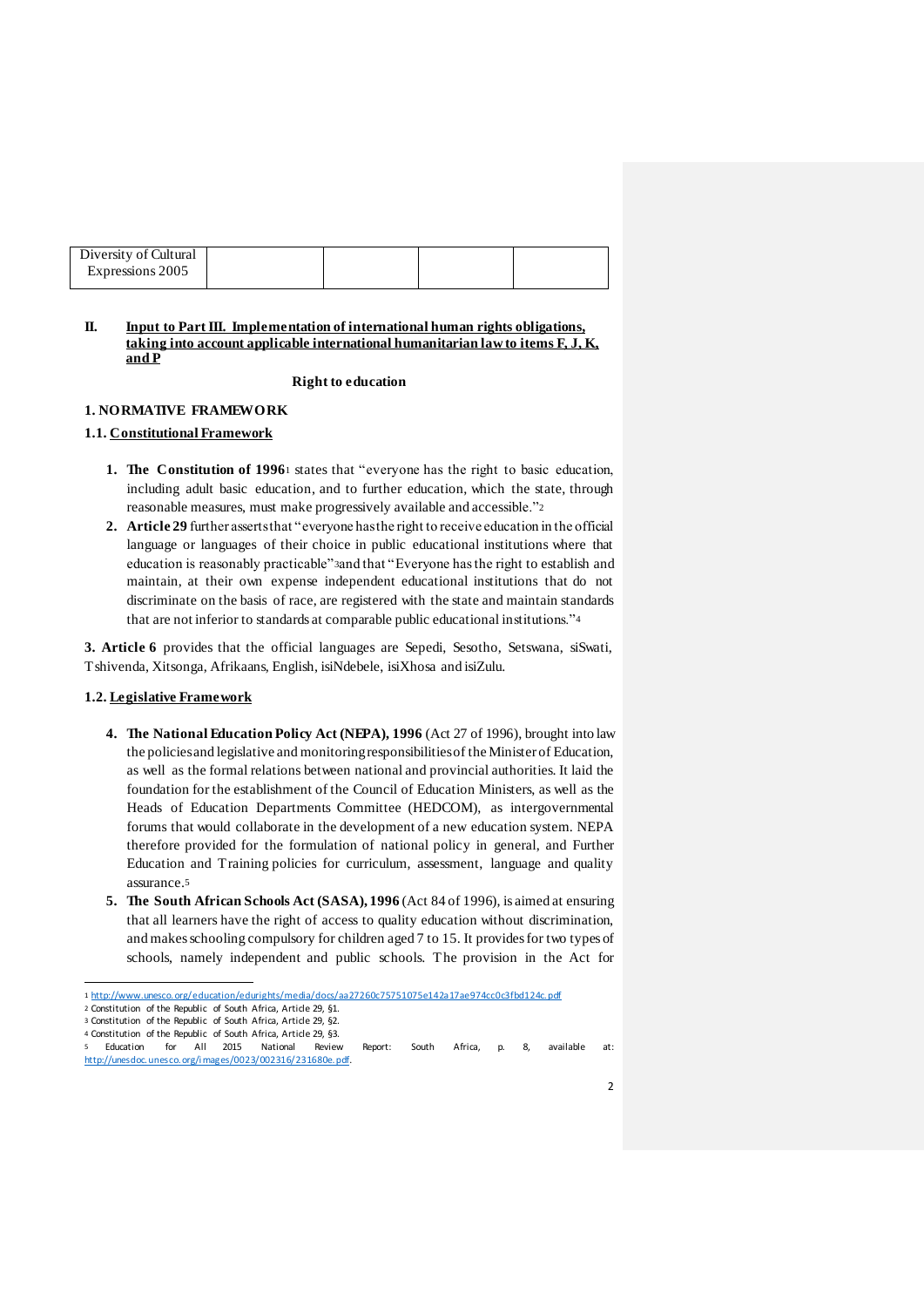democratic school governance through school governing bodies has been effected in public schools countrywide. The school funding norms outlined in SASA prioritise redress and target poverty regarding the allocation of funds for the public schooling system.<sup>6</sup>

**6. The Adult Basic Education and Training (ABET) Act, 2000** (Act 52 of 2000) regulates adult basic education and training; provides for the establishment, governance and funding of public adult learning centres; provides for the registration of private adult learning centres; and provides for quality assurance and quality promotion in adult basic education and training.<sup>7</sup>

**7. The Employment of Educators Act, 1998** (Act 76 of 1998), regulates the professional, moral and ethical responsibilities of educators, as well as teachers' competency requirements. The Act, and the South African Council for Educators (SACE) that the Act brought into being, regulate the teaching corps.<sup>8</sup>

**8. The Higher Education Act, 1997** (Act 101 of 1997)**<sup>9</sup>** provides for the establishment of a single national coordinated higher education system which key features are: *i)* a programmebased definition of higher education; *ii)* introduction of a national and institutional planning process linked to a new funding formula that would enable the higher education system to be steered to meet national development goals; *iii)* democratization and reform of the governing structures of higher education institutions; *iv)* incorporation of colleges offering higher education programmes into the higher education system; and *v)* establishment of a regulatory framework for the registration of private providers of higher education programmes. The Act also provides a statutory basis for the Council on Higher Education.

**9. The Higher Education Amendment Act, 2002** (Act 63 of 2002) clarifies and brings legal certainty to labour and student matters regarding the mergers of public higher education institutions. It provides clarity on the authority to take the decision to merge and to give a name and physical location to a new institution.<sup>10</sup>

**10. The Further Education and Training (FET) Colleges Act, 2006**, (Act 16 of 2006) provides for the regulation of further education and training, the establishment, governance, funding and employment of staff for public FET colleges, and the registration of private FET colleges. The Act also makes provision for the promotion of quality in further education and

1

<sup>6</sup> Education for All 2015 National Review Report: South Africa, p. 8, available at: http://unesdoc.unesco.org/i mages/0023/002316/231680e.pdf. The SASA was amended by the **Education Laws Amendment Act, 2005** (Act 24 of 2005), which authorises the declaration of schools in poverty-stricken areas as "no-fee schools", and by the Education Laws Amendment Act, 2007 (Act 31 of 2007), which provides for the functions and responsibilities of school principals.

<sup>7</sup> Education for All 2015 National Review Report: South Africa, p. 8, available at: http://unesdoc.unesco.org/i mages/0023/002316/231680e.pdf.

<sup>8</sup> Education for All 2015 National Review Report: South Africa, p. 8, available at: http://unesdoc.unesco.org/i mages/0023/002316/231680e.pdf. 9 http://www.unesco.org/education/edurights/media/docs/6632a25ede62557f0a25d5e8f7e6aef9d5a02e4c.pdf

<sup>10</sup> National Report submitted for the 48th session of the International Conference on Education, 2008, pp. 4-6, accessible at: http://www.ibe.unesco.org/fileadmin/user\_upl oad/Publicati ons/WD E/2010/pdf-versi ons/Sout h\_Afri ca.pdf.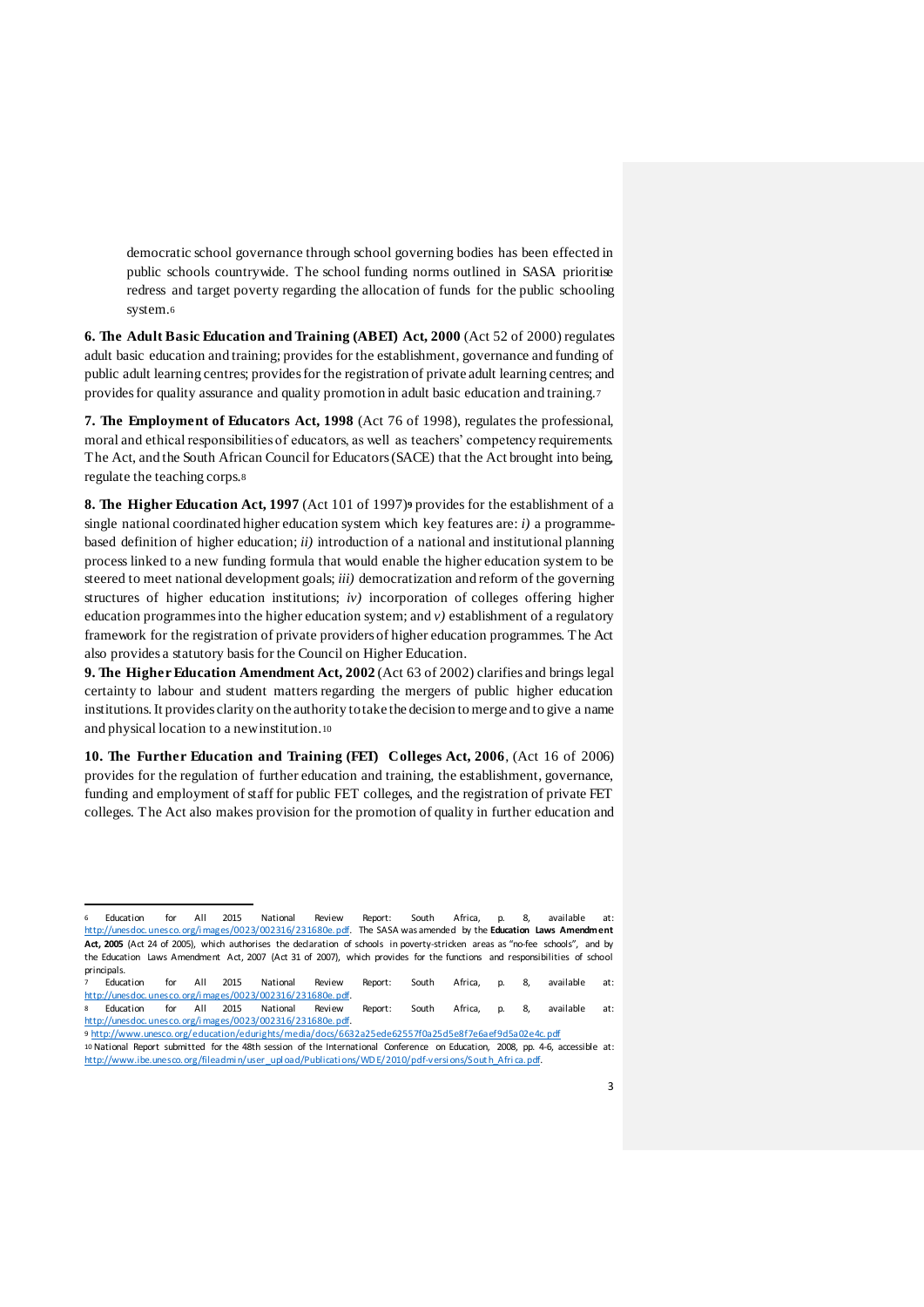training. All registered FET colleges become autonomous bodies with their own Councils rather than being the direct responsibility of the provincial departments of education.<sup>11</sup>

11. The Republic of South Africa has a number of legislative procedures in place to uphold the right of women and girls, such as **the Promotion of Equality and Prevention of Unfair Discrimination Act** (Act 4 of 2000), the **Employment Equity Act** (Act 55 of 1998), the Domestic Violence Act (Act 116 of 1998), and the **Constitution of South Africa** (Act 108 of 1996).

**The South African Schools Act**(Act 84 of 1996) is a good example of how national legislation is fulfilling its constitutional duty to ensure equal opportunities for boys and girls. Section 3 makes provision for compulsory school attendance and places a legal obligation on parents to send their children to school. The purpose of Section 3 is to protect children's right to education, while Section 5 of the Act guarantees equal access to public schools (Republic of South Africa, 1996b).<sup>12</sup>

## **1.3. Institutional Framework**

12. In South Africa primary education spans Grades 1 to 7, and provides educational opportunities for children aged 7 to 13 years. Children in this age range are therefore regarded as being of the appropriate official age to be in the primary level of education. The Education Laws Amendment Bill of 2002 set the age of admission to Grade 1 as the year in which the child turns 7. However, a Constitutional Court challenge to the Bill in 2003 resulted in the school-going age to Grade 1 being changed to age five, for children who would turn six on or before 30 June in their Grade 1 year (Department of Education, 2004).

#### **1.4. Policy Framework**

## **i) General information**

l

13. The State has undertaken system-wide reforms to improve the availability and accessibility of education, especially for the majority of children. Measures include the restructuring of the education system, an increased education budget, infrastructure development, and special steps to ensure the inclusion of especially marginalised children, including those in poverty, in rural areas and with disabilities.

14. The different levels of education, which fall under the management of the Departments of Basic Education (DBE), Higher Education and Training (DHET) and Social Development (DSD), were restructured to improve availability of pre-primary, primary and secondary education.<sup>13</sup>

<sup>11</sup> National Report submitted for the 48th session of the International Conference on Education, 2008, pp. 4-6, accessible at: http://www.ibe.unesco.org/fileadmi n/user\_upl oad/Publicati ons/WD E/2010/pdf-versi ons/Sout h\_Afri ca.pdf. 12 Education for All 2015 National Review Report: South Africa, p. 27, available at: http://unesdoc.unesco.org/i mages/0023/002316/231680e.pdf. 13 South Africa's report on measures taken between 1998 and 2013 in furtherance of its obligations under the Conventi on on the Rights of the Child, CRC/C/ZAF/2, 17 March 2015, p. 53-54. Available at: http://tbinternet.ohchr.org/\_layouts/treatybodyext ernal/D ownload.aspx?symbol no=CRC%2fC%2fZAF%2f2&Lang=en.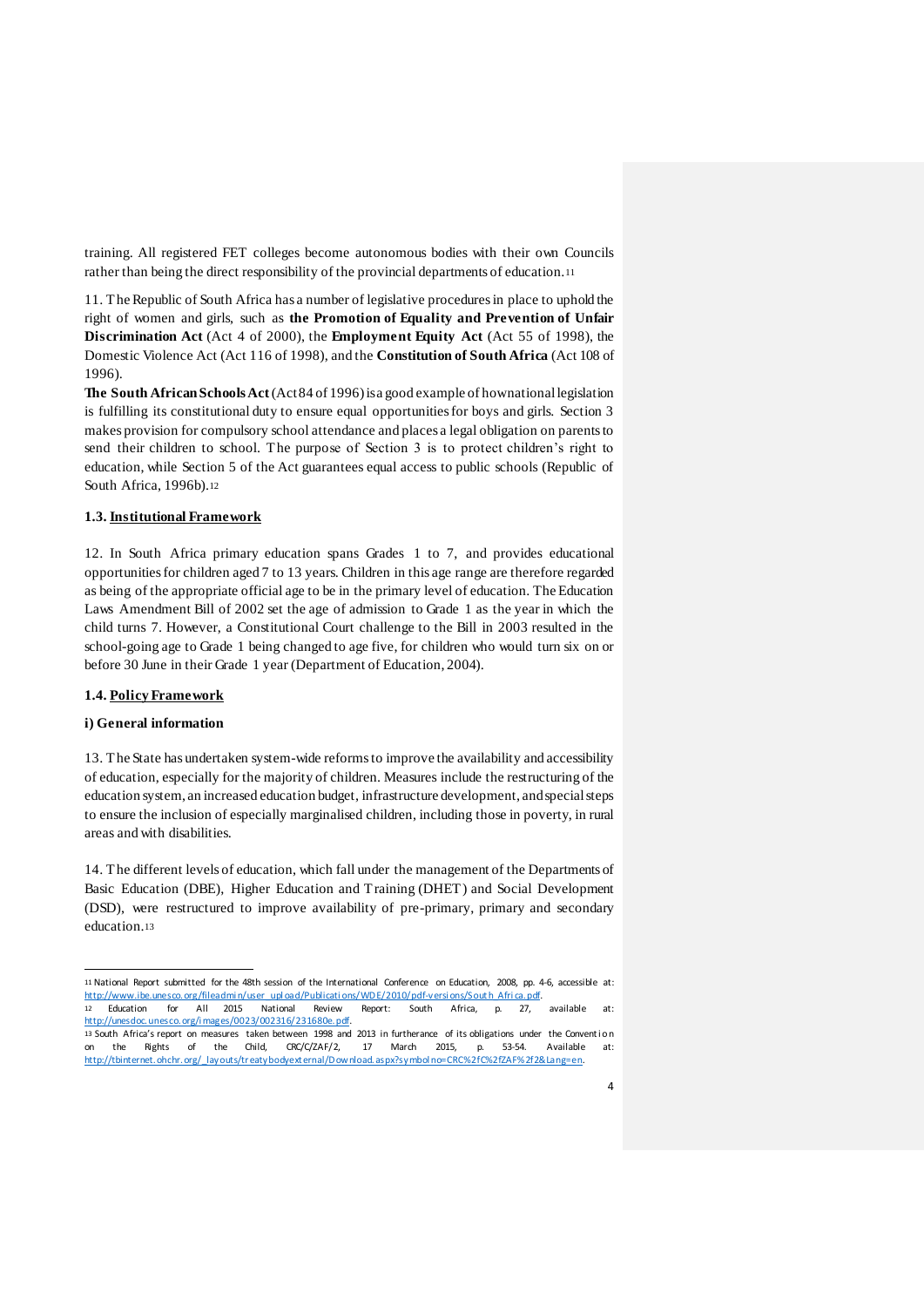## **Non-discrimination**

15. Various policies and laws outlaw discrimination and guarantee children equal access to education and educational facilities. The Promotion of Equality and Prevention of Unfair Discrimination Act, South African Schools Act, Admission Policy for Ordinary Schools Act (1996), White Paper 6 on Inclusive Education (2001) and the National Policy on HIV/AIDS for Learners and Educators in Public Schools (1999) all prohibit the unfair exclusion of learners on the full range of internationally and nationally legally prohibited grounds.<sup>14</sup>

## **ii) Inclusive Education**

## **Early childhood care and education**

16. The programme is designed to improve the quality of early childhood development services in Grade R and registered early childhood development (ECD) centres. This will impact on the lives of approximately 85% of the 5-year-olds in public primary schools and about 43% of 0 to 4-year-old children attending ECD facilities.

17. One of the most important interventions to improve quality and throughput in the Foundation Phase has been the introduction of a reception year, Grade R, at public primary schools, community-based sites and through independent provision. Education White Paper 5 set full coverage of Grade R by 2010 as a target, with 85% of provision located in public primary schools and 15% through community sites (Department of Education, 2001). The target was later shifted to 2014. Although funding has been a constraint on expansion, the Department of Basic Education has continued to provide ECD programmes to children aged five and six years through provision of Grade R classes in primary schools.<sup>15</sup>

#### **Primary education**

18. Education in South Africa is mandatory between the ages of 7 and 15. This includes Grades 1 to 9 and the government aims to ensure that no child is denied this right by socio-economic factors (Republic of South Africa, 1996). Provision of primary education is the responsibility of the nine Provincial Education Departments (PEDS) as well as the national Department of Basic Education (DBE). In recent years government has also made more effort to include Grade R (pre-primary) as part of the formal education system.<sup>16</sup>

19. In 2013, approximately 5% of children aged 7 to 18 were not attending an educational institution, numbering over 500 000 children out of school. <sup>17</sup>

#### **Secondary education**

<sup>14</sup> South Africa's report on measures taken between 1998 and 2013 in furtherance of its obligations under the Convention on the Rights of the Child, CRC/C/ZAF/2, 17 March 2015, p. 55. Available at: http://tbinternet.ohchr.org/\_layouts/treatybodyext ernal/D ownload.aspx?symbol no=CRC%2fC%2fZAF%2f2&Lang=en 15 Education for All 2015 National Review Report: South Africa, p. 11, available at: http://unesdoc.unesco.org/i mages/0023/002316/231680e.pdf. 16 Education for All 2015 National Review Report: South Africa, p. 15, available at: http://unesdoc.unesco.org/i mages/0023/002316/231680e.pdf. 17 Education for All 2015 National Review Report: South Africa, p. 16, available at: http://unesdoc.unesco.org/i mages/0023/002316/231680e.pdf.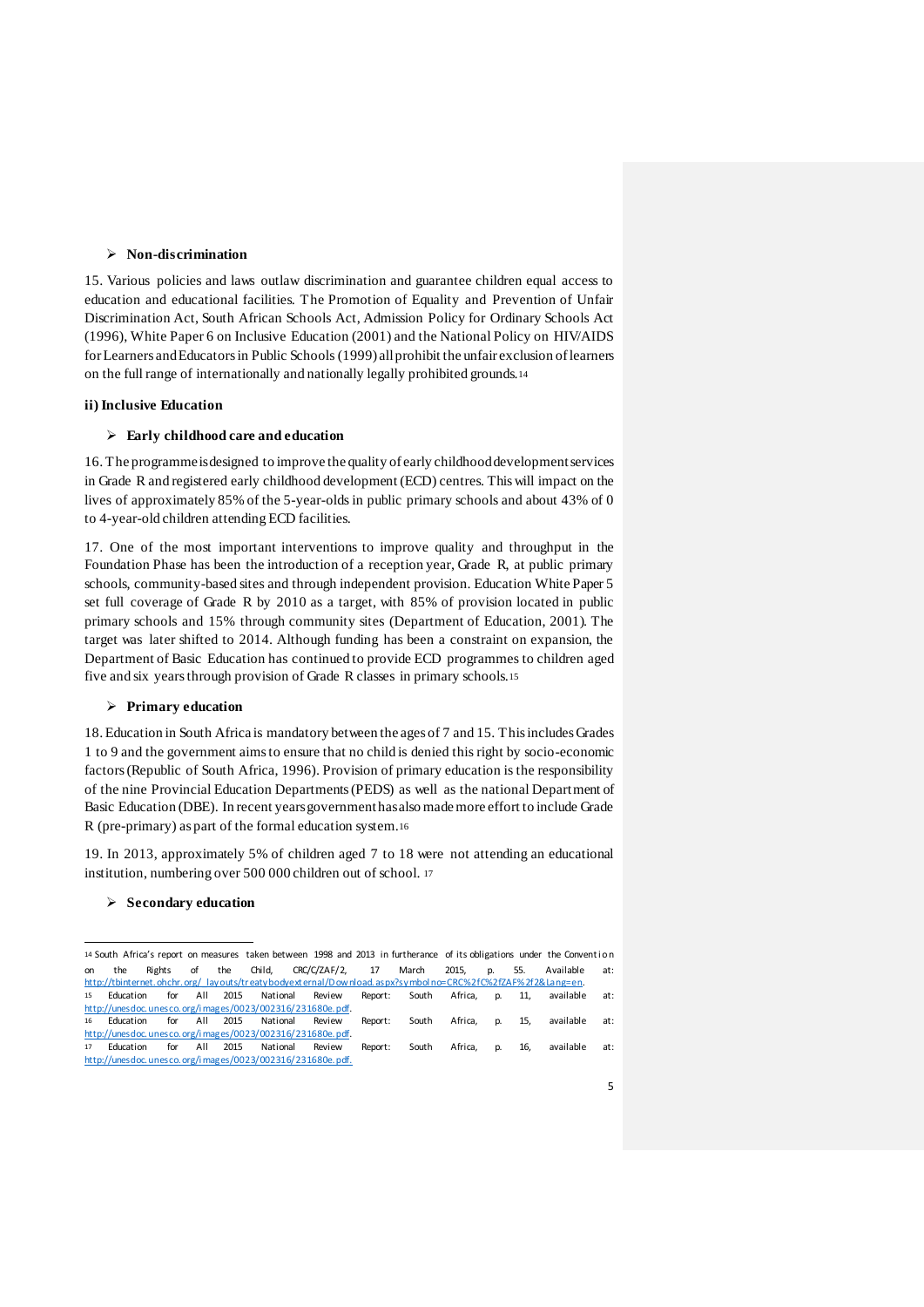20. As of 2015, only a few nations charge lower secondary school fees, including South Africa.<sup>18</sup>

21. The barriers to school attendance at the secondary level are similar to those at the primary level, but are intensified. The cost of secondary schooling is often higher and more difficult for families to afford; secondary schools tend to be farther from home, often requiring transportation; and the pressure to earn an income keeps many adolescents out of the classroom.

22. In contrast to the low percentage of children attending secondary schools in sub-Saharan Africa, participation in South Africa of 14 to 18-year-old children has increased from approximately 88% in 2002 to 90% in 2013. This achievement is supported by the strong legislative framework and policies that encourage children of school-going age to attend school regardless of their social or economic status. Policies such as the no-fee school policy and school fee exemptions are designed to encourage participation in primary and secondary education. These policies apply to all eligible children attending primary and secondary schools.<sup>19</sup>

23. According to the Age Admission Policy, 16 to 18-year-olds are children who are of appropriate age for enrolment in the FET band of schooling, which corresponds to Grades 10, 11 and 12. However, children in this age group are also encouraged to enrol at other educational institutions after completing Grade 9, such as FET colleges, and indeed many do. Overall, the percentage of 16 to 18-year-old children attending educational institutions increased by 3% between 2002 and 2013, from almost 83% in 2002 to 86% in 2013.<sup>20</sup>

## **Technical and vocational education**

24. The democratic government has focused on consolidating and increasing access to tertiary institutions. This included closing or absorbing 120 colleges of education whose quality was uneven into universities and universities of technology (formerly technikons) (OECD, 2008). Between 2003 and 2005, the original 36 universities and technikons were merged into 23 higher education institutions.<sup>21</sup>

25. To address the problem of unemployed and unskilled youth, the National Senior Certificate for adults was registered. The National Certificate Vocational system was introduced in 2011. This is a significant milestone in developing alternative avenues for skills development.<sup>22</sup>

#### **Higher education**

26. University enrolment has almost doubled, increasing from 495 356 students (universities, technikons and teachers' training colleges) in 1994 to 938 201 students (public universities and

l 18 Global Monitoring Report, *Education for All 2000-2015: Achievements and Challenges*, 2015, p. xiii. 19 Education for All 2015 National Review Report: South Africa, p. 18, available at: http://unesdoc.unesco.org/i mages/0023/002316/231680e.pdf. 20 Education for All 2015 National Review Report: South Africa, p. 19-20, available at: http://unesdoc.unesco.org/i mages/0023/002316/231680e.pdf. 21 Education for All 2015 National Review Report: South Africa, p. 21, available at: http://unesdoc.unesco.org/i mages/0023/002316/231680e.pdf. 22 Education for All 2015 National Review Report: South Africa, p. 22, available at: http://unesdoc.unesco.org/i mages/0023/002316/231680e.pdf.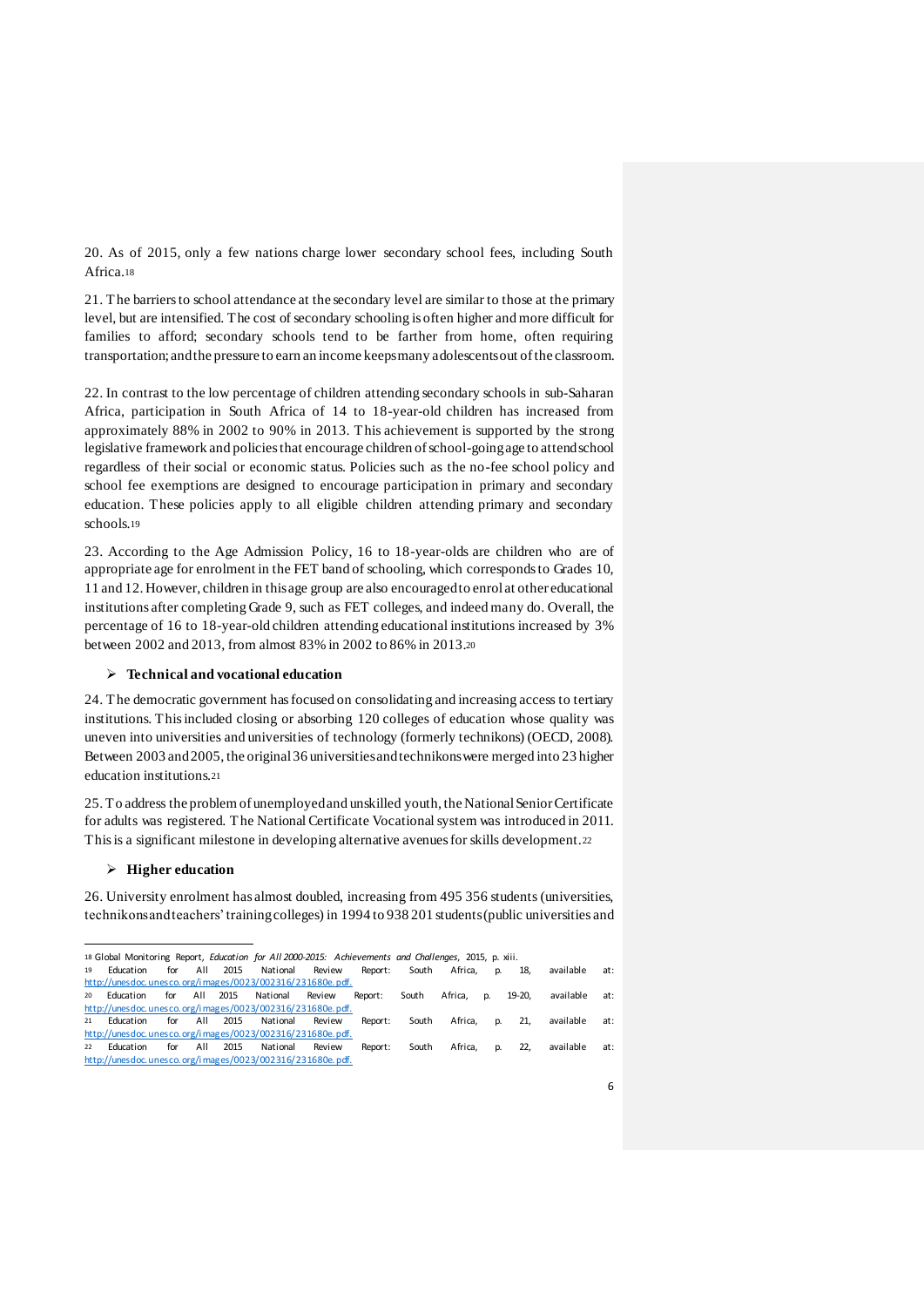universities of technology) in 2011. Between 1991 and 2011, 991 759 university beneficiaries received National Student Financial Aid Scheme loans and bursaries worth R25 billion.<sup>23</sup>

#### **Formal and non-formal education**

27. Access to learnership programmes has improved. The number of unemployed people completing learnerships increased from about 16 000 in 2009 to about 22 000 in 2013. However, placing learners in experiential learning and sustainable employment remains a challenge while relations between training institutions and industries are weak.<sup>24</sup>

## **Literacy**

28. There are a number of Acts and programmes that have been promulgated and introduced to eradicate illiteracy in the country. These include the Adult Education and Training Act, (Act 52 of 2000, as amended) and the Kha Ri Gude Mass Literacy Campaign. The Adult Education and Training Act aims to regulate adult education and training; to provide for the establishment, governance and funding of public adult learning centres; to provide for the registration of private adult learning centres; to provide for quality assurance and quality promotion in adult education and training; to provide for transitional arrangements; and to provide for related matters. The Kha Ri Gude Mass Literacy Campaign teaches adults to read and write: it is designed to fulfil the Education for All commitment of reducing the illiteracy rate by half by 2015, thereby improving the knowledge base of the economy. It caters for illiterate adult learners who are 15 years and above, in all nine provinces and covers all the official languages. The programme also caters for disabled learners.<sup>25</sup>

29. In order to facilitate the effective implementation of the programme, the Department of Basic Education (DoBE) has recruited and trained about 75,000 community-based volunteer coordinators, supervisors and educators or literacy training facilitators, including 100 blind and 150 deaf educators who provide specialised instruction to their illiterate compatriots with disabilities.

30. Over the years, the campaign has involved a diverse and inclusive group of learners. About 20% of the learners enrolled are aged 60 and above.<sup>26</sup>

## **iii) Quality education**

#### **Curriculum**

31. The outcomes-based curriculum introduced in 2005 proved to be difficult to implement and was subsequently replaced by various revisions, including the National Curriculum Statement Grade R–12 and the Curriculum and Assessment Policy Statements (CAPS) between 2011 and

l 23 Education for All 2015 National Review Report: South Africa, p. 21, available at: http://unesdoc.unesco.org/i mages/0023/002316/231680e.pdf. 24 Education for All 2015 National Review Report: South Africa, p. 22, available at: http://unesdoc.unesco.org/i mages/0023/002316/231680e.pdf. 25 Education for All 2015 National Review Report: South Africa, p. 23, available at: http://unesdoc.unesco.org/i mages/0023/002316/231680e.pdf. 26 UNESCO Institute for Lifelong Learning, available at: http://www.unesco.org/uil/litbase/?menu=4&programme=69.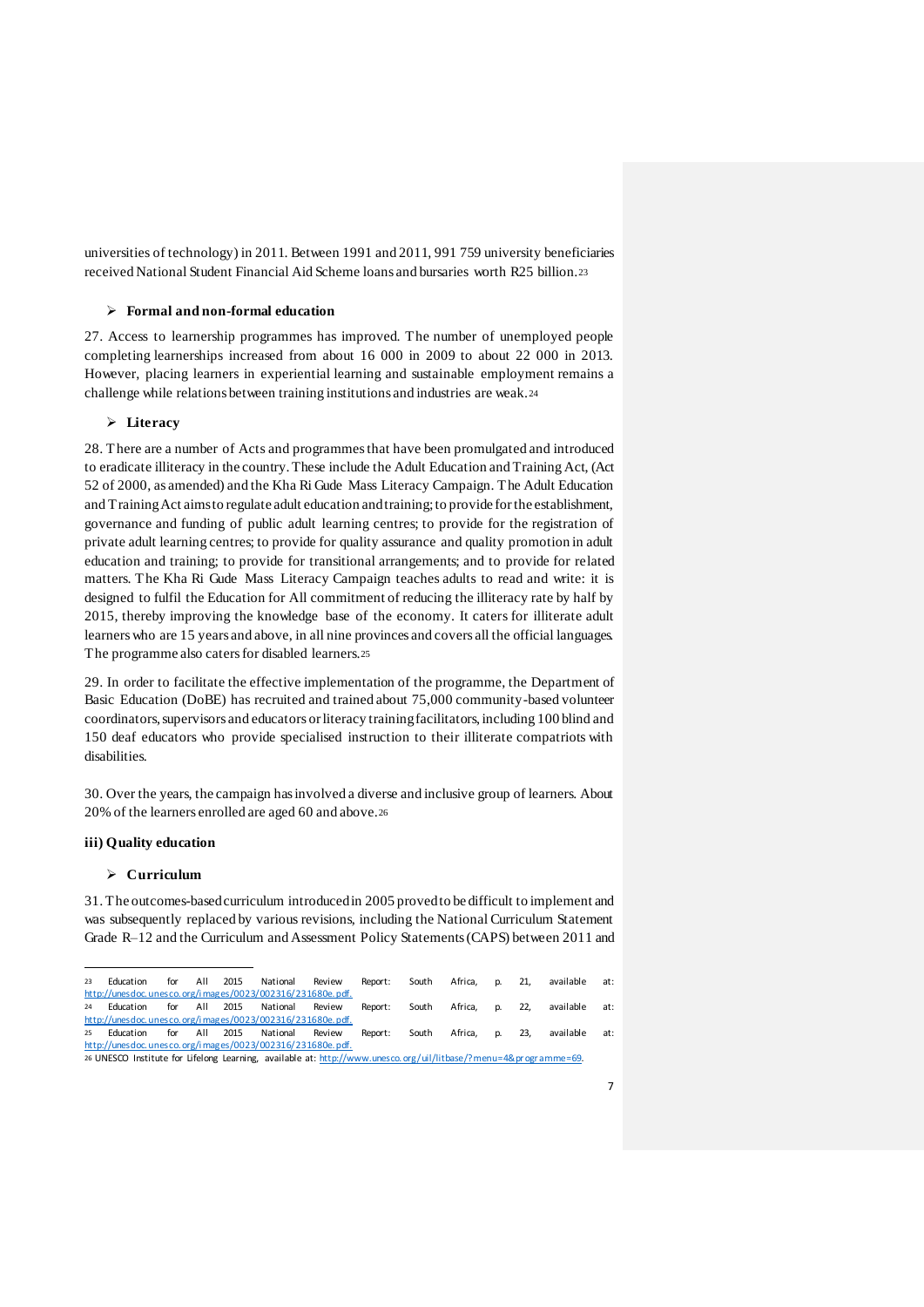2014. The CAPS spelt out what teachers should teach and assess, how lesson plans should be prepared, and how teaching should take place. This was crucial for addressing curriculum gaps that were apparent in the outcomes-based curriculum. The Curriculum and Assessment Policy Statements also introduced English as a subject in the early grades to ease the transition to instruction in English for learners who were not first-language English speakers.

32. To strengthen teaching and learning, additional measures were taken such as the Annual National Assessments (ANA) system was introduced to enable objective assessment of the education system below Grade 12. ANA tests are set nationally which means that they enable all learners below Grade 12 to be assessed against the same standards. Such tests did not exist before.<sup>27</sup>

#### **Human Rights education and Learning Environment**

33. The education system has numerous mechanisms to promote children's knowledge of, and respect for, their rights and those of others. These include: (a) the establishment of a dedicated Social Cohesion and Equity in Education Directorate within the DBE to promote mainstreaming of human rights teaching and practices in the system; (b) the inclusion of human rights education in the curriculum; (c) the development of an Integrated Strategy on HIV and AIDS; (d) practical curricular, training and awareness-raising interventions to address genderbased barriers and violence in schools; and (e) the establishment of peer-education groups in schools.28

34. The Department of Education introduced an Advanced Certificate in Education on Human Rights and Values in seven universities in 2004. Nearly 1000 teachers graduated from this programme in 2006 and a formal evaluation of the course suggests that it has had great success in impacting classroom practice of educators. The Department developed a box of materials that has been provided to more than 1000 schools across all the provinces. A guide for teachers on how to infuse human rights and values issues into the curriculum has also been provided to all schools in the country.<sup>29</sup>

35. The MoMath Project in South Africa, started in 2007, uses mobile phones to give grade 10 students access to mathematics content and support. The content, aligned with the national curriculum, is freely available to participating learners and teachers who received appropriate training. By the end of 2011, the project had reached 25,000 learners, 500 teachers and 172 schools in four provinces. It led to a 14% increase in mathematics skills, with a majority of learners using the application even over holidays and weekends.<sup>30</sup>

36. The State's ability to ensure the equitable availability of education has been hampered by educational infrastructure backlogs rooted in apartheid fiscal and development policies. Measures that are in place to address infrastructure variability and inequity give priority to educational facilities serving poor, often rural communities. Innovations include the

<sup>27</sup> Education for All 2015 National Review Report: South Africa, p. 33, available at: http://unesdoc.unesco.org/i mages/0023/002316/231680e.pdf.

<sup>28</sup> South Africa's report on measures taken between 1998 and 2013 in furtherance of its obligations under the Convention the Rights of the Child, CRC/C/ZAF/2, 17 March 2015, p. 56. Available at: http://tbinternet.ohchr.org/\_layouts/treatybodyext ernal/D ownload.aspx?symbol no=CRC%2fC%2fZAF%2f2&Lang=en. 29 Report submitted for the Seventh Consultation on the implementation of the Convention and Recommendation against Discrimination in Education (2000-2005), 2007, pp. 13-14

<sup>30</sup> Global Monitoring Report, *Education for All 2000-2015: Achievements and Challenges*, 2015, p. 213.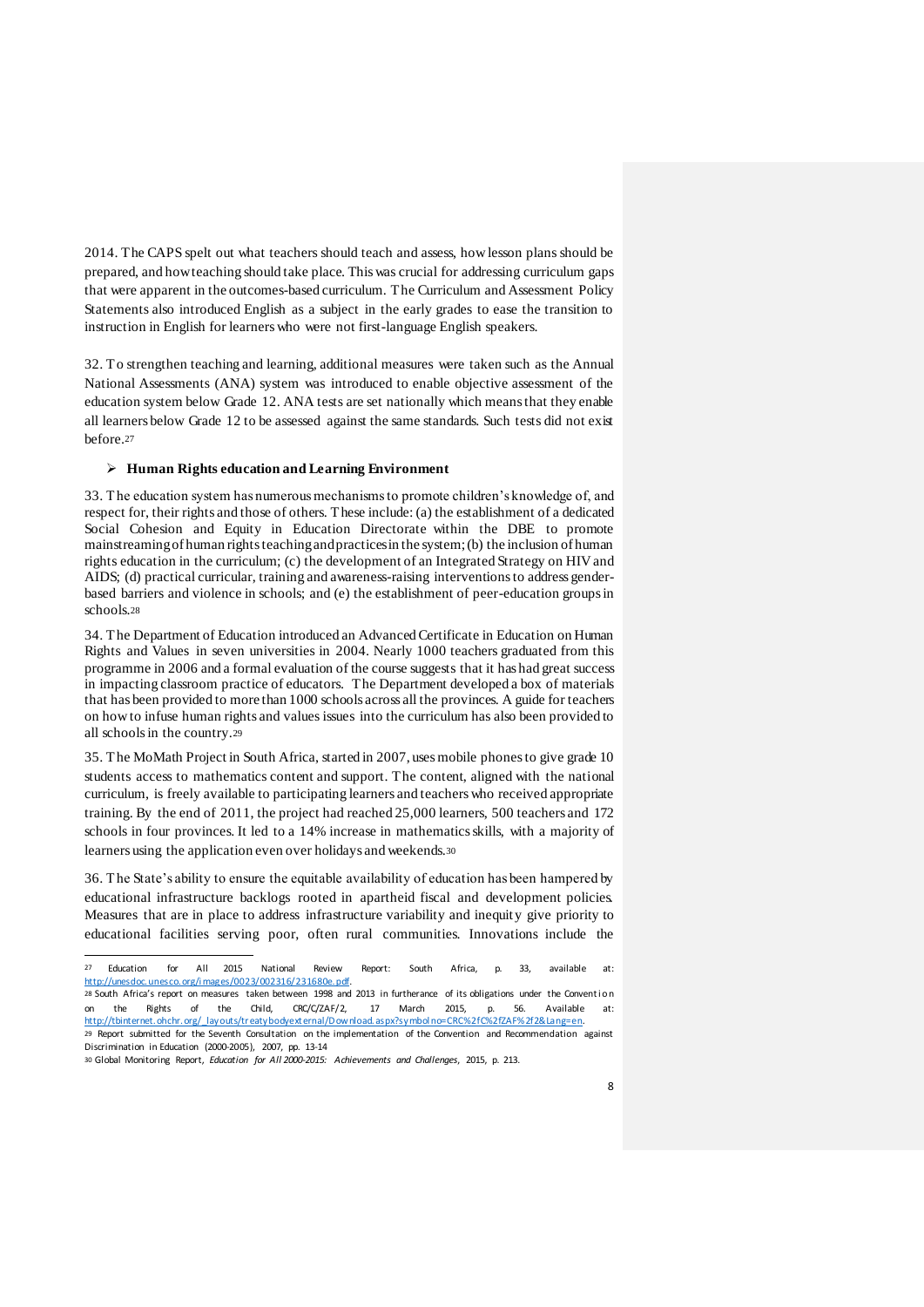development of a National Policy for an Equitable Provision of an Enabling School Physical Teaching and Learning Environment (2010) and the accompanying Guidelines Relating to Planning for Public School Infrastructure (2012) and National Guidelines for School Library and Information Services (2012), all which have sought to standardise acceptable levels of infrastructure across the provinces and districts.<sup>31</sup>

## **Language of instruction**

37. The Language in Education Policy (LiEP) (1997) and National Curriculum Statements (2011) require that learners be taught in their home language in the Foundation Phase. They also provide that children have the right to be taught in their language of choice where it is reasonably practicable.

38. The Education Laws Amendment Act 2011 strengthened protection of the use of official languages by providing that the governing body of a public school must ensure that (a) there is no unfair discrimination in respect of any official languages that are offered as subject options, and (b) the first additional language and any other official language is offered at the same level.

39. The LiEP has faced several implementation challenges, including difficulties in transitioning from Grade 3 (which can be taught in a non-English language) to Grade 4 (which is taught in English); insufficient home-language teachers; and insufficient materials in the relevant languages. The Minister has responded with measures such as compelling schools to offer English as an additional language in the Foundation Phase so that all Grade 3 learners can cope with the transition to Grade 4.

40. The Language Policy for Higher Education requires all higher education institutions to develop their own language policies that promote multilingualism and enhance equity and access in higher education. In addition, an advisory panel has been established on the use of African languages at post-school level.<sup>32</sup>

#### **Learning outcomes**

l

41. In South Africa, there is a vast gap in learning between rich and poor, with only 14% of poor adolescents achieving the minimum standard in mathematics, comparable to the performance of poor students in Ghana, a country that has less than one-fifth South Africa's wealth.<sup>33</sup>

42. In KwaZulu-Natal province of South Africa, where education helped people escape poverty after the apartheid era, an additional year of schooling increased consumption expenditure by 11%.<sup>34</sup>

<sup>31</sup> South Africa's report on measures taken between 1998 and 2013 in furtherance of its obligations under the Conventi on on the Rights of the Child, CRC/C/ZAF/2, 17 March 2015, p. 54. Available at: http://tbinternet.ohchr.org/\_layouts/treatybodyext ernal/D ownload.aspx?symbol no=CRC%2fC%2fZAF%2f2&Lang=en. 32 South Africa's report on measures taken between 1998 and 2013 in furtherance of its obligations under the Convention on the Rights of the Child, CRC/C/ZAF/2, 17 March 2015, p. 57-58. Available at: http://tbinternet.ohchr.org/\_layouts/treatybodyext ernal/D ownload.aspx?symbol no=CRC%2fC%2fZAF%2f2&Lang=en. 33 EFA GMR 2013-14, p 20 http://unesdoc.unesco.org/i mages/0022/002256/225660e.pdf 34 EFA GMR 2013-14, p 145 http://unesdoc.unesco.org/images/0022/002256/225660e.pdf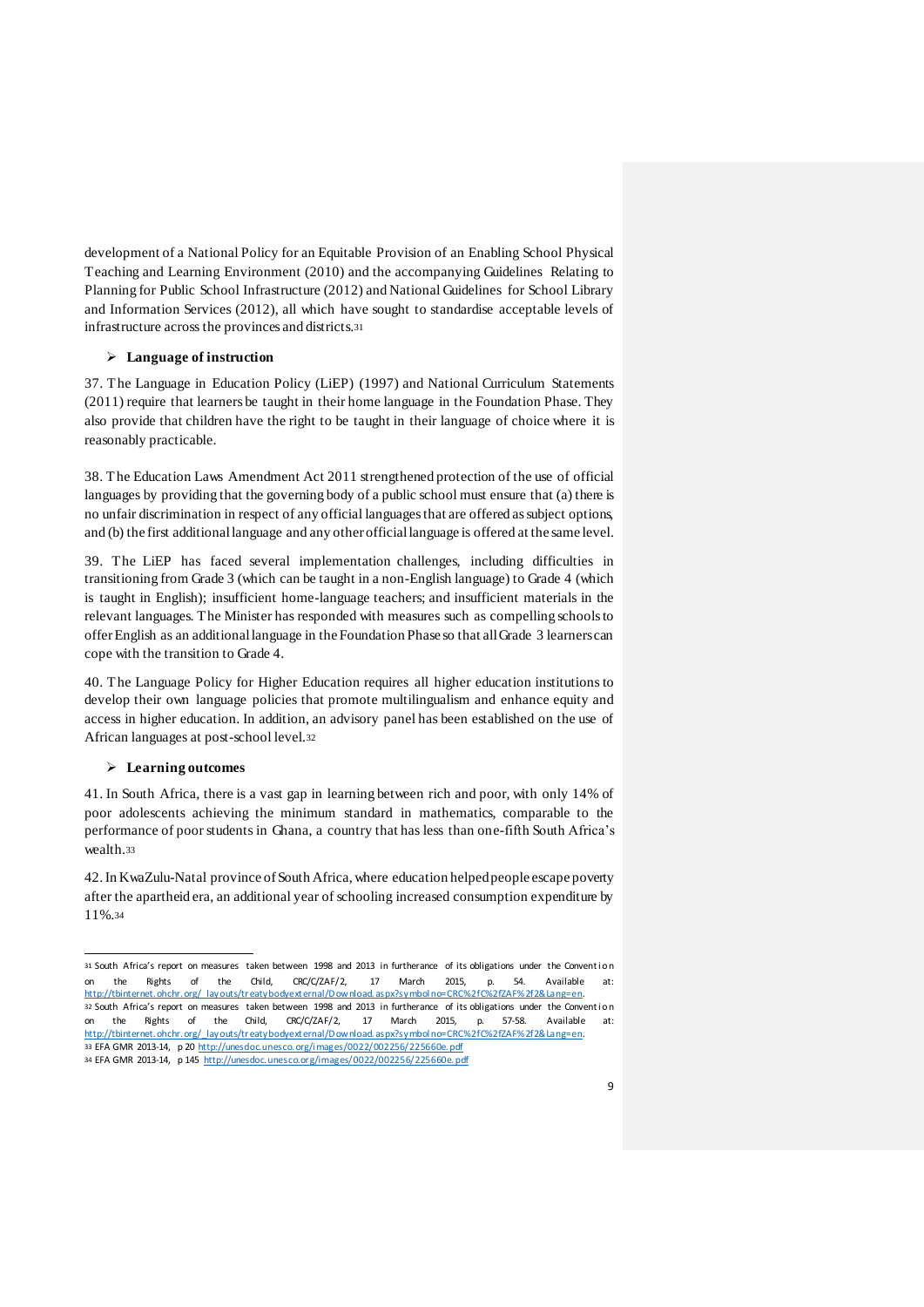43. In South Africa, two of the wealthiest provinces – the Western Cape and Gauteng – registered the highest percentage of students performing above the minimum learning level in mathematics and reading in the 2007 SACMEQ assessment. In these two provinces, almost 60% of students perform above the minimum learning level in mathematics while in the poorest province, Limpopo, only 11% of students are able to do so.<sup>35</sup>

## **Quality**

44. South African learners perform poorly in international, regional and national literacy and numeracy assessments compared to learners in other developing countries. The education sector has, in furtherance of concluding observation No. 34, made intensive reform interventions to address the underlying causes of poor education. These include: (a) improving access to, and the quality of, ECD services; (b) improving the content and quality of the curriculum to ensure it supports the realisation of the aims of education (c) introducing annual national learner assessments that use international benchmarks; (d) developing the Strategic Planning Framework for Teacher Education and Development in South Africa 2011–2025, which aims to improve the qualifications, competencies and numbers of teachers, especially in under-serviced areas; (e) ensuring that all children have adequate learning and teaching support materials; and (f) improving systems to ensure enhanced, standardised and equitable funding and implementation of national education policies in all provinces and districts. (See annex II L for details.)<sup>36</sup>

45. The Department has set targets for improving learner performance through a number of initiatives, including:

- The National Strategy For Learner Attainment (NSLA) Framework calls for accountability from all layers of the sector; that is, national, provinces, districts and schools.
- All languages' development strategies in the DBE have been collated in the Framework for Strengthening Languages in the Department of Basic Education.
- The Maths, Science and Technology (MST) Strategy and Implementation Plan seek to improve enrolment in maths, science and technical subjects and improve the performance of learners in these subjects.
- The Literacy and Numeracy (LITNUM) Strategy seeks to develop reading and writing, and the issue of numbers (mathematics) in the General Education and Training (GET) band. This strategy flows into the MST and the EAC strategies in the FET.
- A monitoring plan for curriculum coverage has been developed and will be implemented in all provinces.

#### **iv. Education management**

l 35 EFA GMR 2013-14, p 197 http://unesdoc.unesco.org/images/0022/002256/225660e.pdf

<sup>36</sup> South Africa's report on measures taken between 1998 and 2013 in furtherance of its obligations under the Conventi on on the Rights of the Child, CRC/C/ZAF/2, 17 March 2015, p. 56. Available at: http://tbinternet.ohchr.org/\_layouts/treatybodyext ernal/D ownload.aspx?symbol no=CRC%2fC%2fZAF%2f2&Lang=en.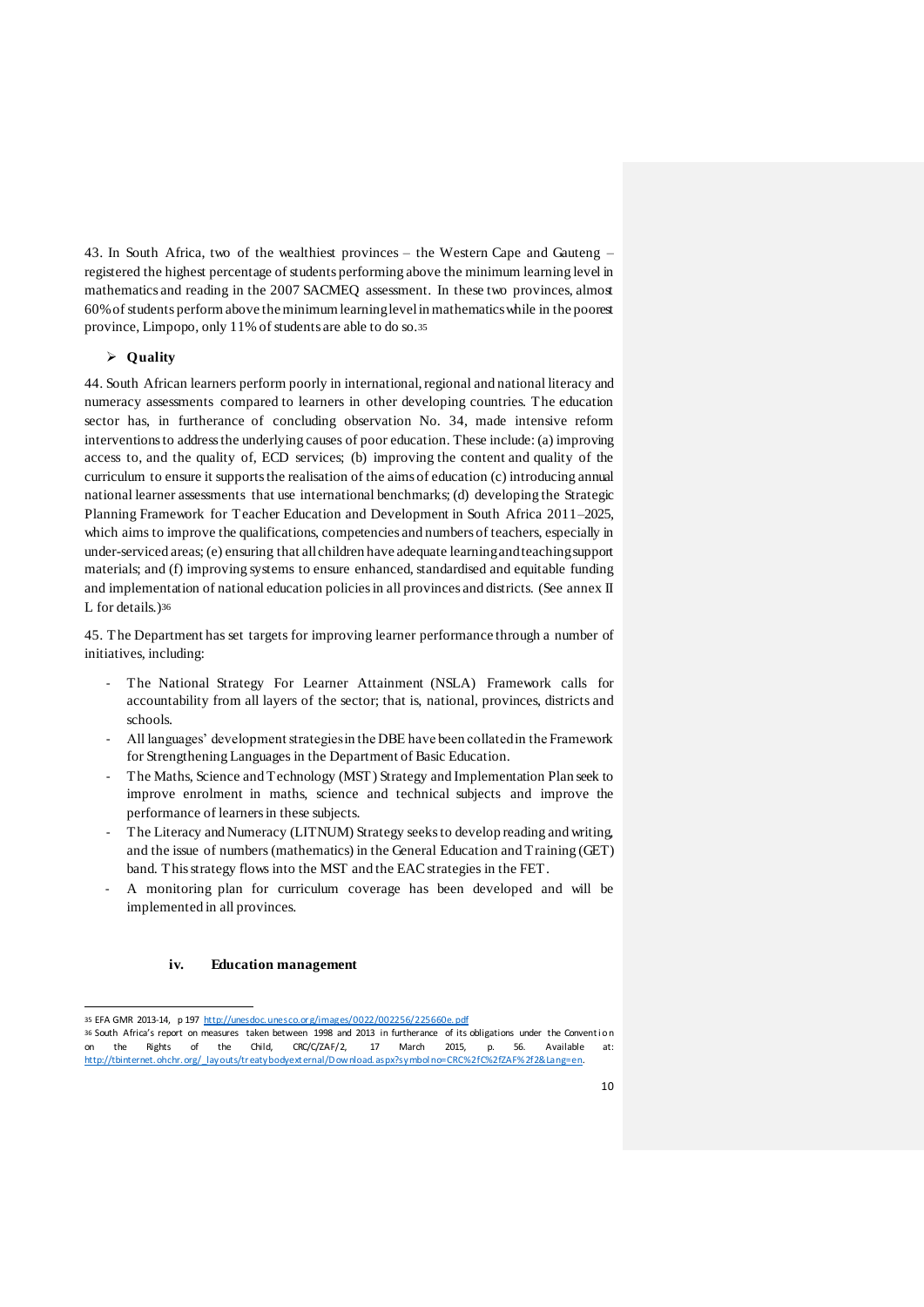#### **Financing education**

l

46. Education once more received the biggest slice of the country's R1.06 trillion 2013 National Budget – R232.5 billion. Among the expenditure priorities were improving numeracy and literacy, expanding enrolment in Grade R and reducing the school infrastructure backlog. South Africa spent more than R23 billion on upgrading school infrastructure and increasing the number of no-fee schools. R1 billion was allocated to the country's nine provinces to increase the number of teachers, while about R700 million was channelled to the technical secondary schools recapitalisation grant. This grant is used to finance the construction and refurbishment of workshops and to train technology teachers.<sup>37</sup>

47. The education infrastructure grant is critical to government's efforts to eradicate unsafe and poor quality school structures, as it supplements the infrastructure programme in provinces to accelerate the construction, maintenance and upgrading of new and existing schools. Up to R8 billion has been allocated to the school infrastructure backlog grant, which was established in 2011. The grant aims to ensure that schools have basic services such as water, sanitation and electricity.

48. The allocation to higher education institutions will increase from R20.4 billion in 2012/13 to R24.6 billion in 2015/16.<sup>38</sup>

49. In recent years, government has increased funding to help students from poor backgrounds to obtain tertiary education and vocational training. The National Student Financial Aid Scheme (NSFAS) provided loans and bursaries to students from poor backgrounds. Access to basic education continued to increase, with the expansion of no-fee schools in South Africa to 20 688 by the end of 2012.39Catchment areas were ranked according to income, unemployment and education level, and grouped into quintiles. Schools in the bottom quintile were designated as no fee schools. The policy had been extended to the bottom three quintiles by 2011. Schools in the three lowest quintiles are eligible for an allocation to cover non-salary expenditure to offset the loss of fee income. In 2009, schools in the poorest quintile received a per student allocation that was six times higher than the allocation to schools in the richest quintile.<sup>40</sup>

50. As teacher salaries make up the majority of government spending, they need to be accounted for in funding formula to promote equity, yet many do not. In South Africa, 86% of the primary budget is for salaries (Development Finance International, 2014) but its National Norms and Standards for School Funding, which aims to redistribute public resources to the poorest schools, only does this with the non-salary component of the recurrent budget. Redistribution is therefore limited. Meanwhile, pupil/teacher ratios remain high in poor schools, and inadequate access to financial resources, lack of textbooks and large class sizes

<sup>37</sup> Education for All 2015 National Review Report: South Africa, p. 10, available at: http://unesdoc.unesco.org/i mages/0023/002316/231680e.pdf. 38 Education for All 2015 National Review Report: South Africa, p. 10, available at: http://unesdoc.unesco.org/i mages/0023/002316/231680e.pdf. 39 Education for All 2015 National Review Report: South Africa, p. 10, available at: http://unesdoc.unesco.org/i mages/0023/002316/231680e.pdf. 40 EFA GMR 2013-14, p 125, available at: http://unesdoc.unesco.org/images/0022/002256/225660e.pdf.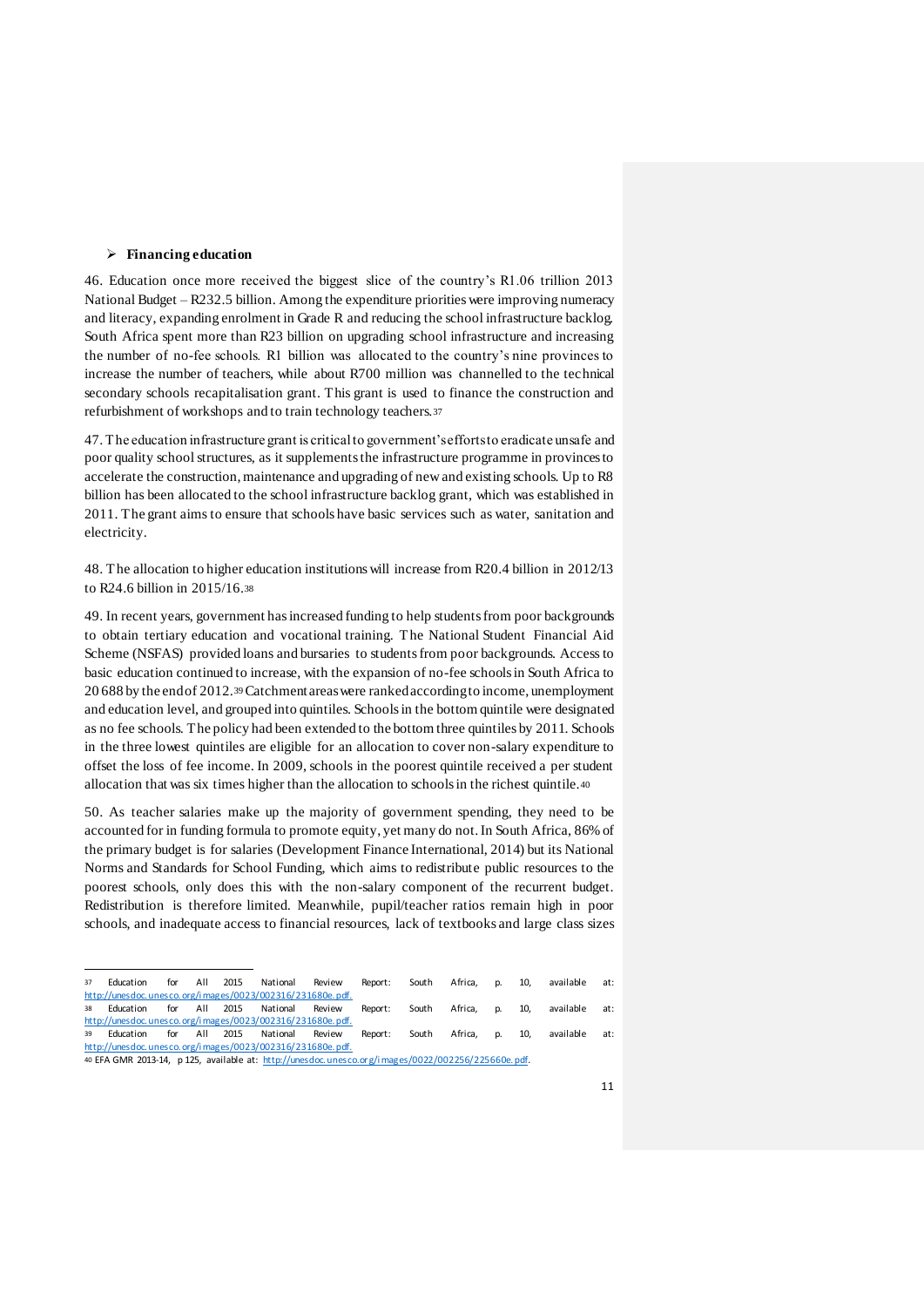continue to account for the poor performance of schools that traditionally have a large proportion of black, Indian or mixed-race children.<sup>41</sup>

## **Teachers**

51. The National Curriculum Statement Grades R to 12, a policy statement for learning and teaching in schools, was replaced by the Curriculum and Assessment Policy Statements (CAPS). CAPS is a single, comprehensive and concise policy document that replaced subject and learning area statements, learning programme guidelines and subject assessment guidelines for all subjects listed in the National Curriculum Statement Grades R to 12.

52. CAPS was implemented in a phased approach over a three-year period. Following the 2012 implementation in Grades 1 to 3 and 10, it was implemented in Grades 4 to 6 and 11 in 2013. Implementation was completed in 2014, with Grades 7 to 9 and 12.<sup>42</sup>

53. Closing of teaching colleges unintentionally created a shortage of foundation phase school teachers, and a decision has since been taken to reopen some of them. Nevertheless, due to the Funza Lushaka bursary scheme, there has been progress in increasing the number of graduate teachers. The number of teachers graduating per year increased from 6315 in 2009 to 13 000 in 2012. However some of the provinces struggle to place these graduate teachers in schools that really need them because they have not dealt with the challenge posed by excess teachers (The Presidency, 2014).<sup>43</sup>

54. In 2006, the Department of Education developed a National Policy Framework for Teacher Education and Development in South Africa. The policy provides an overall strategy for the successful recruitment, retention and professional development of teachers to meet the social and economic needs of South Africa.<sup>44</sup>

# **Private education**

l

55. The provision of basic education being a constitutional obligation, for-profit education is deemed illegal. The Constitutional Court found<sup>45</sup> that the primary positive obligation with respect to the right to education rests on the State and that private actors providing basic education have an obligation not to infringe on the students' right to education. <sup>46</sup>

# **V. Inclusive education**

42 Education for All 2015 National Review Report: South Africa, p. 8, available at: http://unesdoc.unesco.org/i mages/0023/002316/231680e.pdf. 43 Education for All 2015 National Review Report: South Africa, p. 21, available at: http://unesdoc.unesco.org/i mages/0023/002316/231680e.pdf.<br>44 Education for All 2015 National Review

44 Education for All 2015 National Review Report: South Africa, p. 37, available at: http://unesdoc.unesco.org/i mages/0023/002316/231680e.pdf.

<sup>41</sup> Global Monitoring Report, *Education for All 2000-2015: Achievements and Challenges*, 2015, p. 258.

<sup>45</sup> See Governing Body of the Juma Musjid Primary School and Others v Essay N.O. and Others, case CCT 29/10 (2011), especially para. 57.

<sup>46</sup> Human Rights Council, Report of the Special Rapporteur on the right to education, *Protecting the right to education against commercialization*, A/HRC/29/30, 10 June 2015, p. 15-16.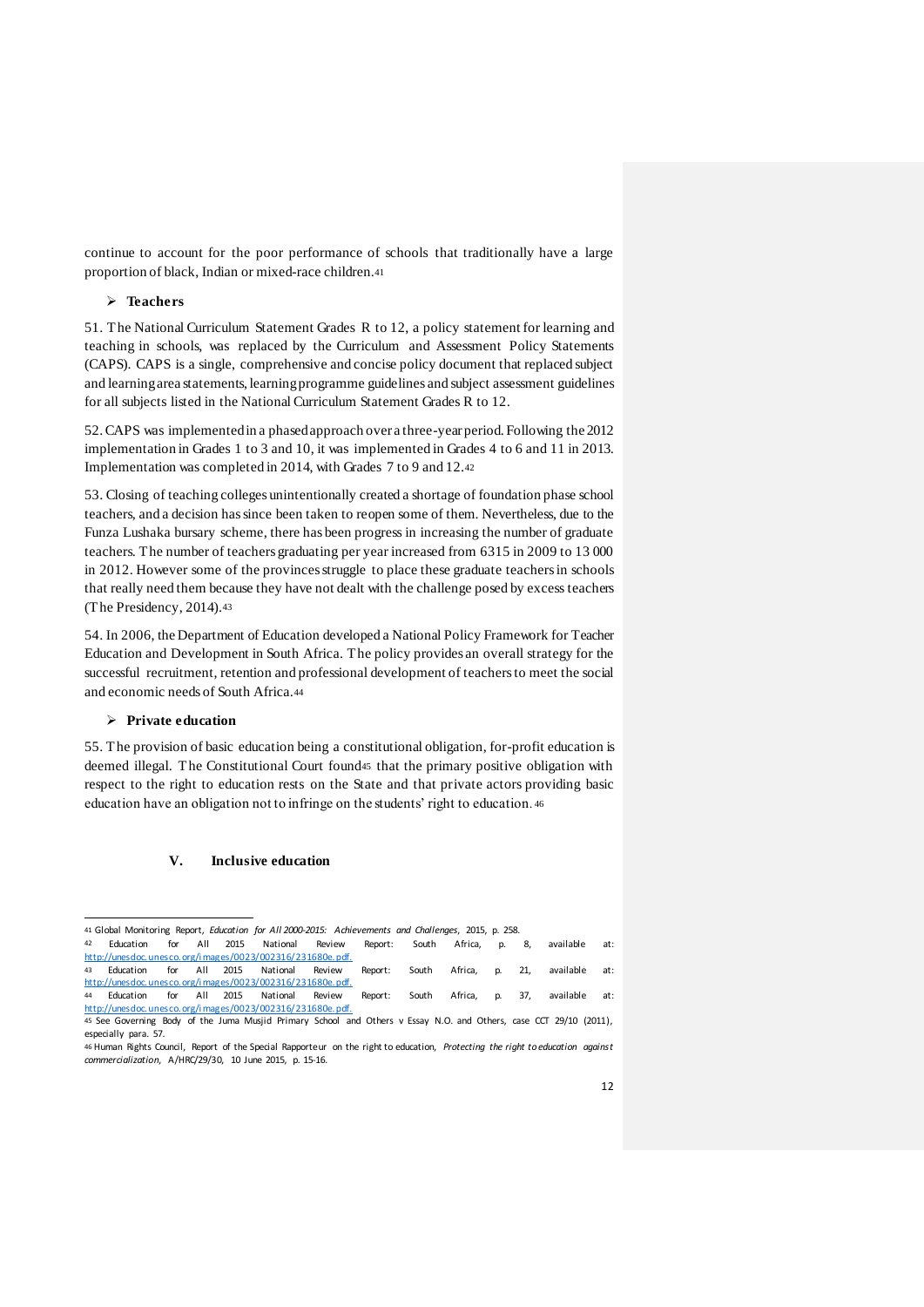## **Gender equality**

56. South Africa made a great deal of progress in ensuring that both girls and boys had equal opportunities for schooling at all levels of education.

57. According to South Africa's national report, in 2013, the Gender Parity Index (GPI) for 7 to 13-year-old children was 1. This means that 7 to 13-year-old children of both genders had equal opportunity to attend primary education in South Africa and therefore, South Africa has reached gender parity at primary level.<sup>47</sup>

58. Gender parity has been achieved in the participation of children in secondary education. Between 2002 and 2013, all children aged 16 to 18 had an equal opportunity to attend school. Parity was achieved in 2013, contributing to the constitutional requirement of the country to ensure that citizens have equal rights regardless of gender.<sup>48</sup>

59. Specific measures aimed at facilitating the education of girls and women have been introduced. The Girls' Education Movement (GEM) is a programme aimed at enhancing the school environment for girls and ensuring sustained access and retention. GEM is implemented through school-based clubs which include boys as 'strategic partners' in gender transformation.<sup>49</sup>

60. In South Africa, legislation forbids schools from excluding pregnant girls, but only about one in three return after childbirth. Those who do return often face negative attitudes and practices from teachers and peers. <sup>50</sup>

61. In South Africa, strategies to address gender based violence are supported by a strong legal and policy framework, and by guidelines for schools on preventing sexual harassment and abuse.<sup>51</sup>

62. However, policy enactment has been limited; a recent national survey found that 7.6% of girls had experienced severe assault or rape at secondary school.<sup>52</sup>

## **Students from lower income families**

63. In South Africa, a no-fee policy targeted to the poorest schools was expanded to cover 60% of schools in 2008 and 2009. But significant implementation lags left many poor households still paying fees and the frequency of nonattendance attributable to school fees increased (Nordstrum, 2012).<sup>53</sup>

| 47 | Education                                                                                            | for | All | 2015 | National | Review | Report: | South | Africa. | p. | 15. | available | at: |
|----|------------------------------------------------------------------------------------------------------|-----|-----|------|----------|--------|---------|-------|---------|----|-----|-----------|-----|
|    | http://unesdoc.unesco.org/images/0023/002316/231680e.pdf.                                            |     |     |      |          |        |         |       |         |    |     |           |     |
| 48 | Education                                                                                            | for | All | 2015 | National | Review | Report: | South | Africa. | p. | 19, | available | at: |
|    | http://unesdoc.unesco.org/images/0023/002316/231680e.pdf.                                            |     |     |      |          |        |         |       |         |    |     |           |     |
| 49 | Education                                                                                            | for | All | 2015 | National | Review | Report: | South | Africa. | p. | 32. | available | at: |
|    | http://unesdoc.unesco.org/images/0023/002316/231680e.pdf.                                            |     |     |      |          |        |         |       |         |    |     |           |     |
|    | 50 Global Monitoring Report, Education for All 2000-2015: Achievements and Challenges, 2015, p. 170. |     |     |      |          |        |         |       |         |    |     |           |     |
|    | 51 Global Monitoring Report, Education for All 2000-2015: Achievements and Challenges, 2015, p. 180. |     |     |      |          |        |         |       |         |    |     |           |     |
|    | 52 Global Monitoring Report, Education for All 2000-2015: Achievements and Challenges, 2015, p. 181. |     |     |      |          |        |         |       |         |    |     |           |     |
|    | 53 Global Monitoring Report, Education for All 2000-2015: Achievements and Challenges, 2015, p. 88.  |     |     |      |          |        |         |       |         |    |     |           |     |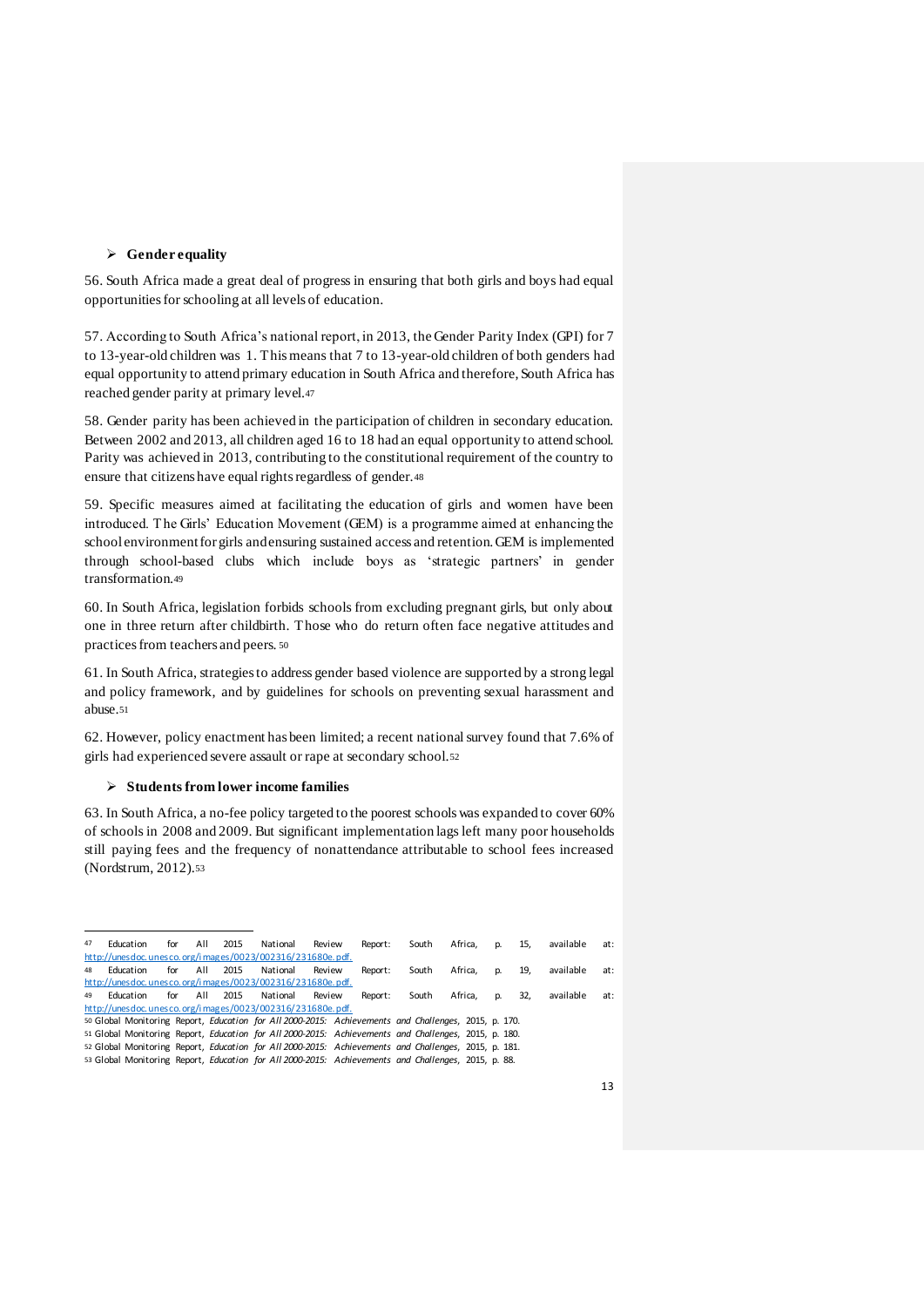64. Specific measures undertaken include pro-poor funding policies that ensure preferential funding for schools in the poorest income quintiles, the introduction of no-fee schools in the poorest quintiles, school-fee waivers for poor learners attending fee-paying schools, measures to address the cost of transport and uniforms, and a school-feeding programme for poor learners.<sup>54</sup>

## **Students with special needs**

65. On 19 December 2014 Minister Motshekga approved the Policy on Screening, Identification, Assessment and Support (SIAS). The Policy has been developed over a period of ten years through a rigorous process of field testing and consultation. It aims at ensuring that all children of school-going age who experience barriers to learning, including those who are disabled, will be able to access inclusive, quality, free, primary and secondary education on an equal basis with other young people in the communities in which they live.

66. The policy aims at standardising the procedures to identify, assess and provide programmes for all learners who require additional support to enhance their participation and inclusion in school, making teachers and parents central to the support processes.

67. The successful implementation of the SIAS Policy will be an important step towards meeting the obligations of government in respect of the United Nations Convention on the Rights of Persons with Disabilities as ratified by Cabinet in November 2007, in terms of ensuring an inclusive education system at all levels (Article 24).<sup>55</sup>

## **2. COOPERATION**

l

68. South Africa is **party** to the 1960 UNESCO Convention against Discrimination in Education since 09/03/2000.

69. On the measures taken for the implementation of the 1960 UNESCO Recommendation against Discrimination in Education:

- South Africa **did not report** to UNESCO within the framework of the **Sixth Consultation** of Member States (covering the period 1994-1999) and the **Eighth Consultation** of Member States (covering the period 2006-2011);
- However, it **reported** within the framework of the **Seventh Consultation** of Member States (covering the period 2000-2005).

70. On the measures taken for the implementation of the 1974 UNESCO Recommendation concerning Education for International Understanding, Co-operation and Peace and Education relating to Human Rights and Fundamental Freedoms:

- South Africa **reported** to UNESCO within the framework of the **Fourth Consultation** of Member States **(**covering the period 2005-2008);

<sup>54</sup> South Africa's report on measures taken between 1998 and 2013 in furtherance of its obligations under the Convention the Rights of the Child, CRC/C/ZAF/2, 17 March 2015, p. 53-54. Available http://tbinternet.ohchr.org/\_layouts/treatybodyext ernal/D ownload.aspx?symbol no=CRC%2fC%2fZAF%2f2&Lang=en.

<sup>55</sup> Basic Education Department, available at: http://www.education.gov.za/Programmes/Ind usive Education.aspx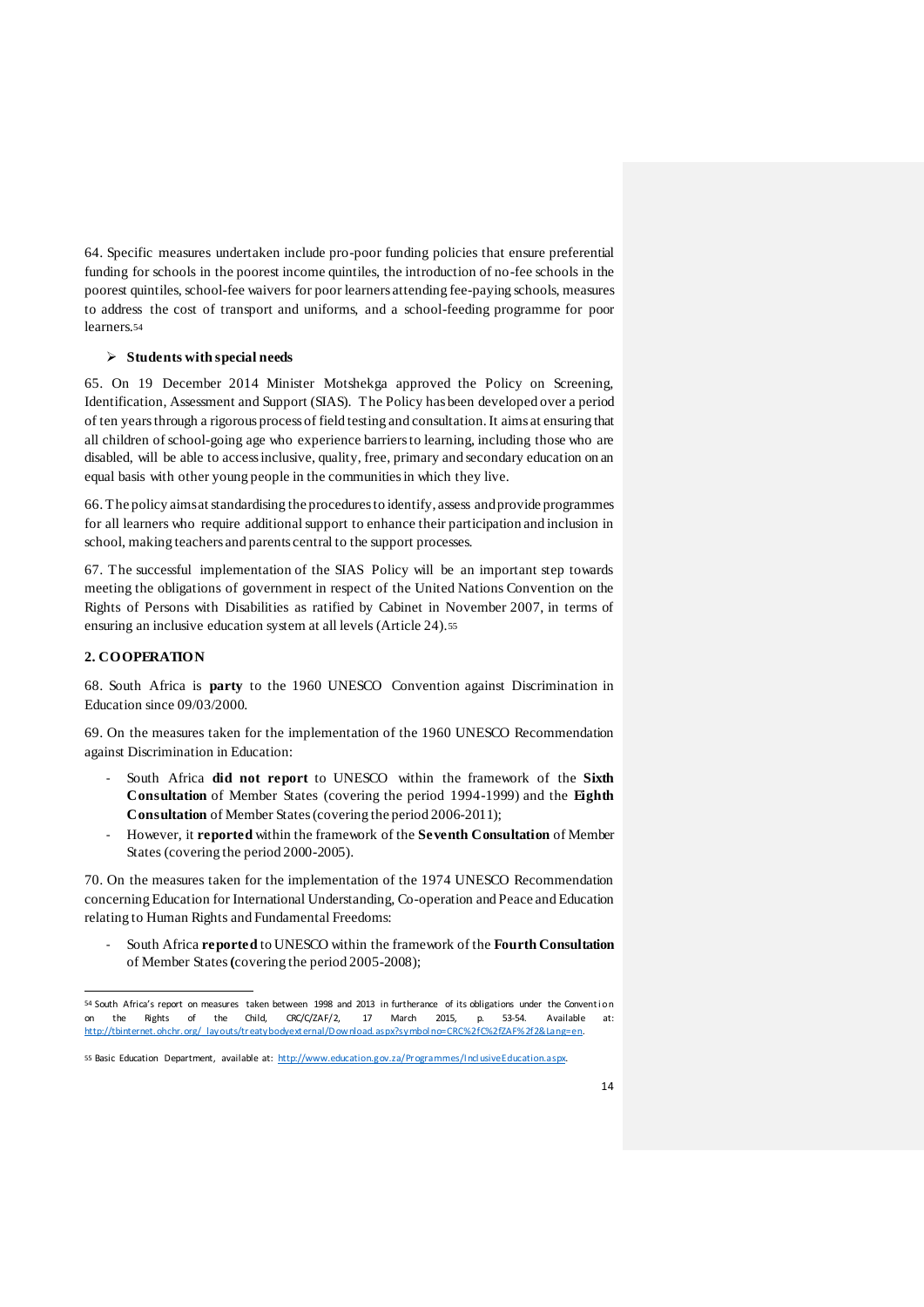- However, it **did not report**within the framework of the **Fifth Consultation**of Member States (covering the period 2009-2012).

71. On the measures taken for the implementation of the 1976 UNESCO Recommendation on the Development of Adult Education:

- South Africa **did not report** to UNESCO within the framework of the **First Consultation** of Member States (1993);
- However, it **reported** within the framework of the **Second Consultation** of Member States (2011).

72. South Africa is **not party** to the 1989 UNESCO Convention on Technical and Vocational Education.

## **Freedom of opinion and expression**

1. Constitutional and Legislative Framework:

73. Media Freedom is guaranteed under the Constitution in Article 1656.

74. Media pluralism is guaranteed further by the Media Development and Diversity Agency Act (MDDA Act). Section 3 (b) (i) of the MDDA Act provides that the MDDA encourages ownership and control and access to media by historically disadvantaged communities as well as by the historically diminished indigenous language and cultural groups. Section 3 (b) (iv) of the MDDA Act provides that MDDA raise p ublic awareness with regard to media development and diversity. Section 3 (b) (vi) of the MDDA Act provides that MDDA encourage research regarding media development and diversity.

75. Access to Information is guaranteed under The Promotion of Accessto Information Act57. The South African Human Rights Commission (SAHRC) has created a guideline that outlines how and where to access information, request information and key resourcesss.

76. Partial protection for journalists' sources is offered through a Memorandum of Understanding between the Attorney General and the media.

77. The Protection of State Information Bill59, which aims to regulate the classification, protection and dissemination of state information, was passed by both chambers of the Parliament of South Africa, but refused by the President of South Africa to be signed into law in 2013. Consequently, it was sent back to the Parliament for reconsideration. The legal status of the bill has not changed since then.

| 57 http://www.gov.za/services/information-government/access-information          | Field CodeChanged |
|----------------------------------------------------------------------------------|-------------------|
| 58 http://www.dfa.gov.za/department/paia.pdf                                     |                   |
| 59 http://pmg-assets.s3-website-eu-west-1.amazonaws.com/bills/110905b6b-2010.pdf | Field CodeChanged |

<sup>56</sup> https://www.constituteproject.org/constitution/South\_Africa\_2012?lang=en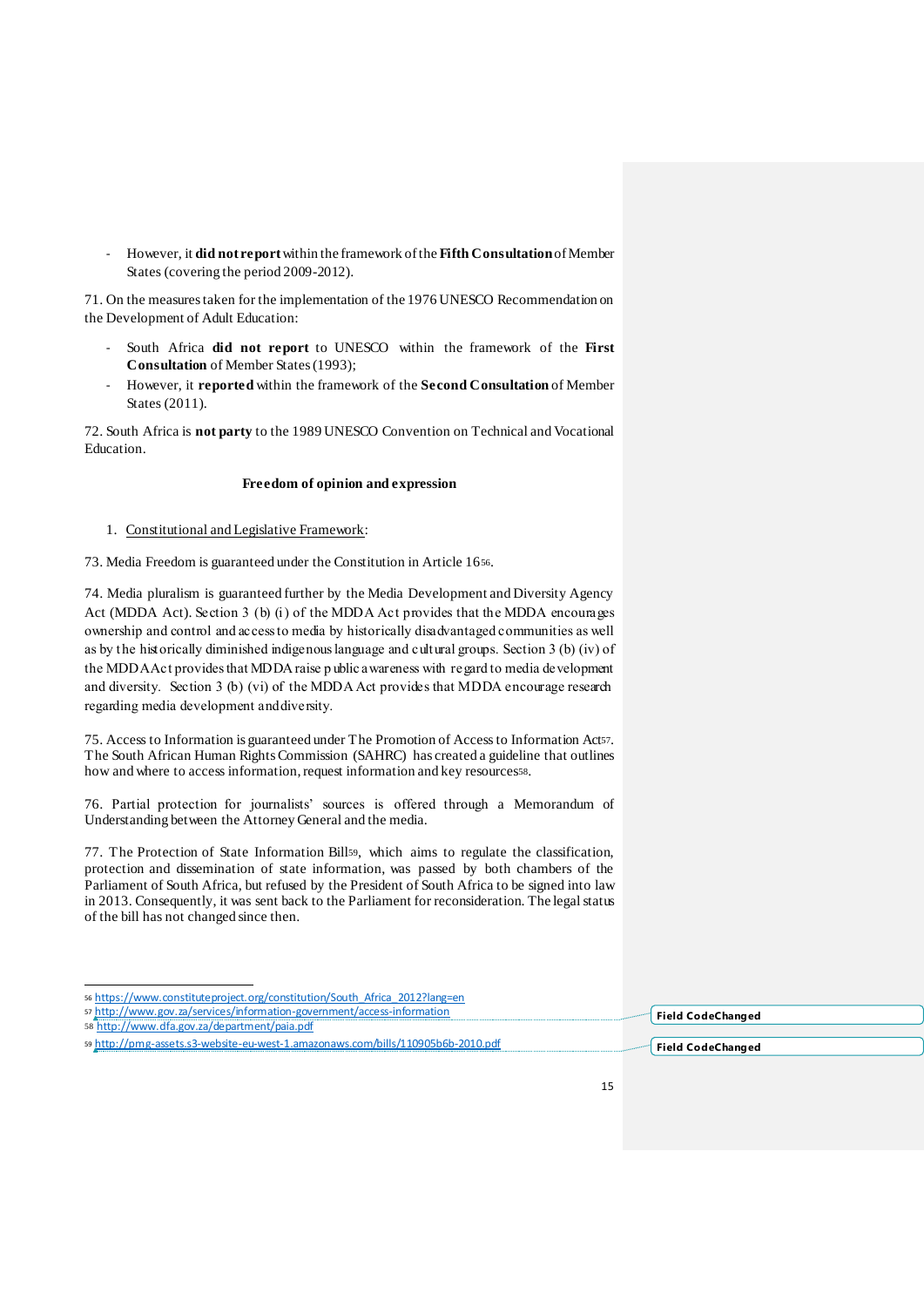78. The Independent Communications Authority of South Africa (ICASA) is the regulator for the South African communications, broadcasting and postal services sector. ICASA's mandate is spelled out in the Electronic Communications Act for the licensing and regulation of electronic communications and broadcasting services and by the Postal Services Act for the regulation of the postal sector. Enabling legislation also empowers ICASA to monitor licensee compliance with license terms and conditions, develop regulations for the three sectors of broadcasting (public, private and community), plan and manage the radio frequency spectrum as well as protect consumers of these services.

79. Broadcasting is regulated through the Complaints and Compliance Committee (CCC) )60, which is placed within the Independent Communications Authority of South Africa, Defamation is not a criminal offense.

2. Media Self-Regulation:

80. The Press Council, which includes the Press Ombudsman, and an Appeals Panel<sup>61</sup> is an independent co-regulatory mechanism set up by the print and online media to provide impartial, expeditious and cost-effective adjudication to settle disputes between newspapers, magazines and online publications, on the one hand, and members of the public, on the other, over the editorial content of publications62.

81. The Press Council also implements the Code of Ethics and Conduct for South African Print and online Media63.

82. Broadcasting has an industry self-regulatory body that is recognised by ICASA, titled the Broadcasting Complaints Commission of South Africa.

83. There are journalists' unions including the Media Workers Association of South Africa, and the South African National Editors Forum.

3. Safety of journalists:

84. UNESCO has recorded one killings of journalists since 2008.

## **III. RECOMMENDATIONS**

## **85. Recommendations made within the framework of the second cycle of the Working Group on the Universal Periodic Review, considered in July 201264:**

124. The following recommendations will be examined by South Africa:

124.21. Continue its efforts to attain the five major national priorities in the areas of public health, education, job creation, the fight against corruption and crime, and ensuring food security;

| 60 http://bccsa.co.za/                                                                      | Field CodeChanged        |
|---------------------------------------------------------------------------------------------|--------------------------|
| ://www.presscouncil.org.za/                                                                 | Field CodeChanged        |
| ://www.presscouncil.org.za/<br>sa http://www.presscouncil.org.za/ContentPage?code=PRESSCODE | <b>Field CodeChanged</b> |
| 64 http://www.ohchr.org/EN/HRBodies/UPR/Pages/ZASession13.aspx                              | , Field CodeChanged      |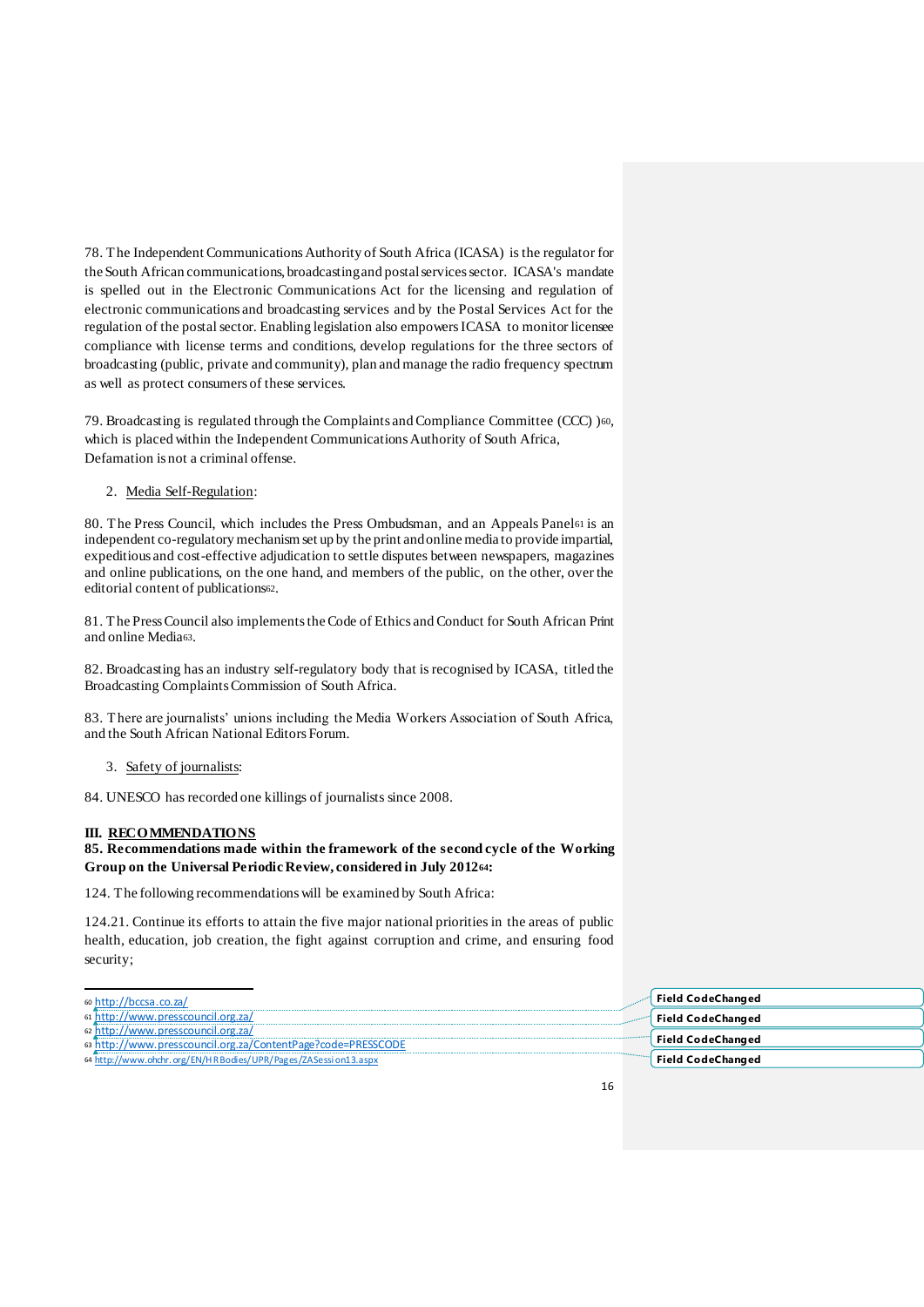124.23. Pursue the dynamics of the law on juvenile justice, the draft law to prevent and fight against human trafficking, and primary education for all;

124.86. Increase advocacy for freedom from discrimination based on sexual orientation and gender identity through public education and awareness building and address violence targeting LGBT persons through training for police, first responders and justice system officials;

124.88. Prohibit and punish corporal punishment both in the home, as well as in public institutions such as schools and prisons;

124.109. Continue consolidating its social policies towards the achievement of decent employment, quality basic education and a healthy life with food security for all its people;

124.118. Seek necessary technical assistance from OHCHR, other relevant UN agencies and funds with a view to effectively implement its key national priorities for 2009–2014 related to health, education, land reform and food security;

124.139. Seek to enhance overall quality of education and health services offered, in addition to greater enrolment in and access to schools and hospitals;

124.140. Promote rights to education and health in disadvantaged and underprivileged areas;

124.141. Continue implementing programs that guarantee the success of strategies aimed at achieving quality basic education and a reduction of child and maternal mortality;

124.142. Strengthen its educational strategies to ensure that all children enrol in school and receive basic education;

124.143. Continue its current efforts in the fields of social cohesion and quality of basic education;

124.144. Continue its efforts to improve its education system and provide skills development programmes especially for youths;

124.145. Maintain its commitment to improve the quality of education to ensure the full enjoyment of the right to education.

#### **86. Analysis:**

South Africa has, to the extent of our knowledge, taken measures to improve the quality of education such as the Teacher Education and Development in South Africa plan, the National Strategy for Learner Attainment Framework or the Literacy and Numeracy Strategy. Progress was also made to ensure gender equality in education through measures such as the "Girls' Education Movement". Nevertheless, according to available information, South Africa has encountereddifficulties to provide equitable and accessible education for all due to educational infrastructure backlogs rooted in apartheid fiscal and development policies.

#### **87. Specific Recommendations:**

1. South Africa should be strongly encouraged to submit reports to the periodic consultations of UNESCO's education related standard-setting instruments;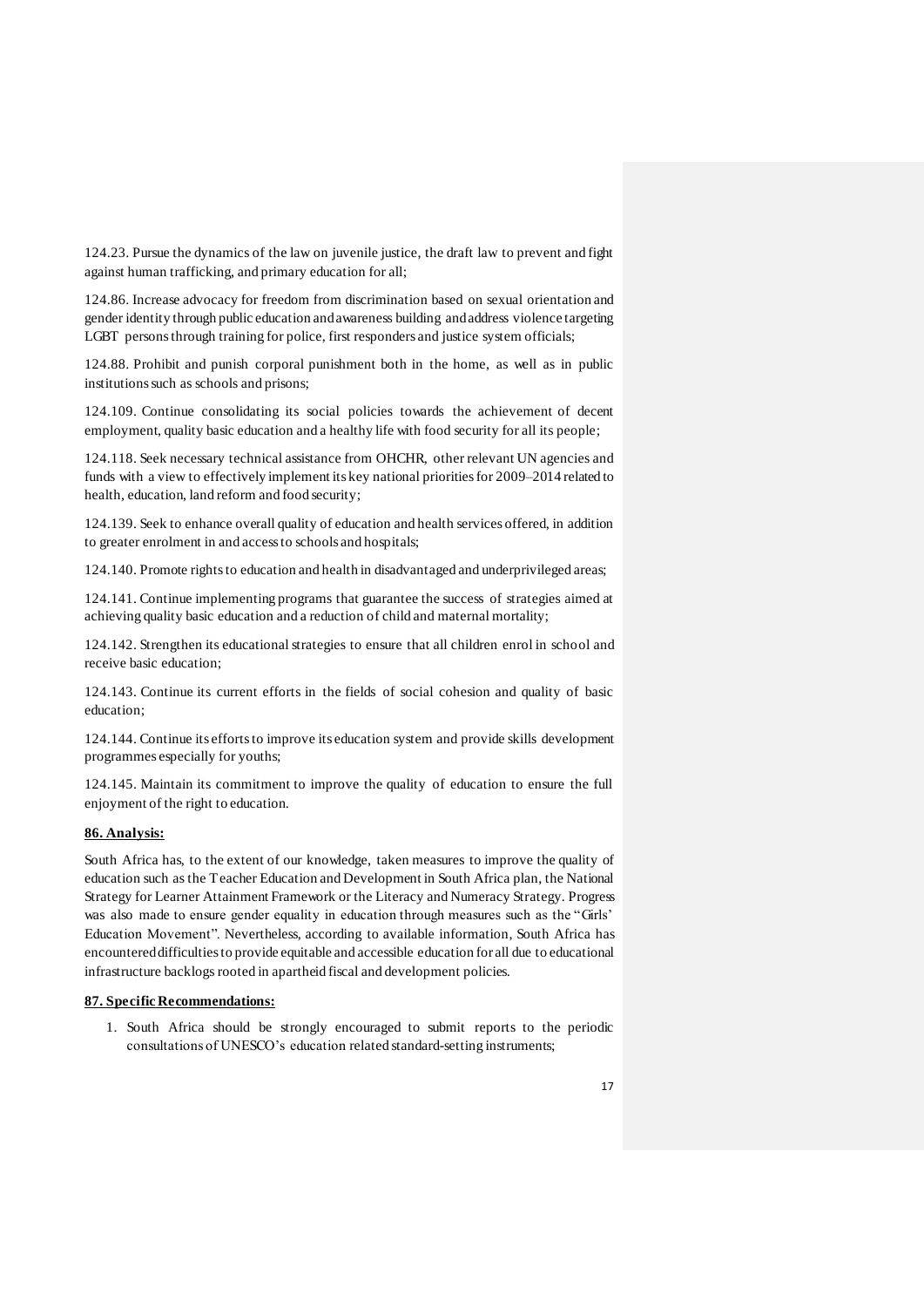- 2. South Africa should pursue efforts towards inclusive education regarding specifically gender issues and take further measures towards providing and ensuring equitable and accessible education for all
- 3. South Africa should take measures towards improving educational facilities and making them accessible to all, regardless of its location;

## **Cultural Rights**

88. As a State Party to the Convention concerning the Protection of the World Cultural and Natural Heritage (1972)65, and the Convention on the Protection and Promotion of the Diversity of Cultural Expressions (2005)66, South Africa is encouraged to fully implement the relevant provisions that promote access to and participation in cultural heritage and creative expressions and, as such, are conducive to implementing the right to take part in cultural life as defined in article 27 of the Universal Declaration of Human Rights and article 15 of the International Covenant on Economic, Social and Cultural Rights. In doing so, South Africa is encouraged to give due consideration to the participation of communities, practitioners, cultural actors and NGOs from the civil society as well as vulnerable groups (minorities, indigenous peoples, migrants, refugees, young peoples and peoples with disabilities), and to ensure that equal opportunities are given to women and girls to address gender disparities.

89. South Africa is encouraged to ratify the Convention for the Safeguarding of the Intangible Cultural Heritage (2003) so as to complete is policy and legislative frameworks to enhance support to the implementation of the right to take part in cultural life.

#### **Freedom of Opinion and Expression**

90. South Africa is recommended to revise in line with international standards The Protection of State Information Act that is again before the Parliament.

#### **Freedom of scientific research and the right to benefit from scientific progress and its applications**

91. South Africa, in the framework of the 2015-2017 consultations related to the revision of the Recommendation on the Status of Scientific Researchers, as well as to its 2013-2016 monitoring exercise (November 2016 - April 2017) is encouraged to report to UNESCO on any legislative or other steps undertaken by it with the aim to implement this international standard-setting instrument, adopted by UNESCO in 1974. South Africa is kindly invited to pay a particular attention to the legal provisions and regulatory frameworks which ensure that scientific researchers have the responsibility and the right to work in the spirit of the principles enshrined in the 1974 Recommendation. South Africa is invited to complete the online questionnaire which has been prepared by UNESCO to guide and assist Member States with their reporting. It aims to collect, in a simplified manner, information on the extent to which Member States have mainstreamed the principles of the 1974 Recommendation in their STI and other relevant systems, focusing on issues of the promotion of respect for autonomy and independence of scientific researchers and respect for their human rights and fundamental

<sup>65</sup> Periodic Report availabl e at: http://whc.unesco.org/document/106683

<sup>66</sup> Periodic Report not availabl e